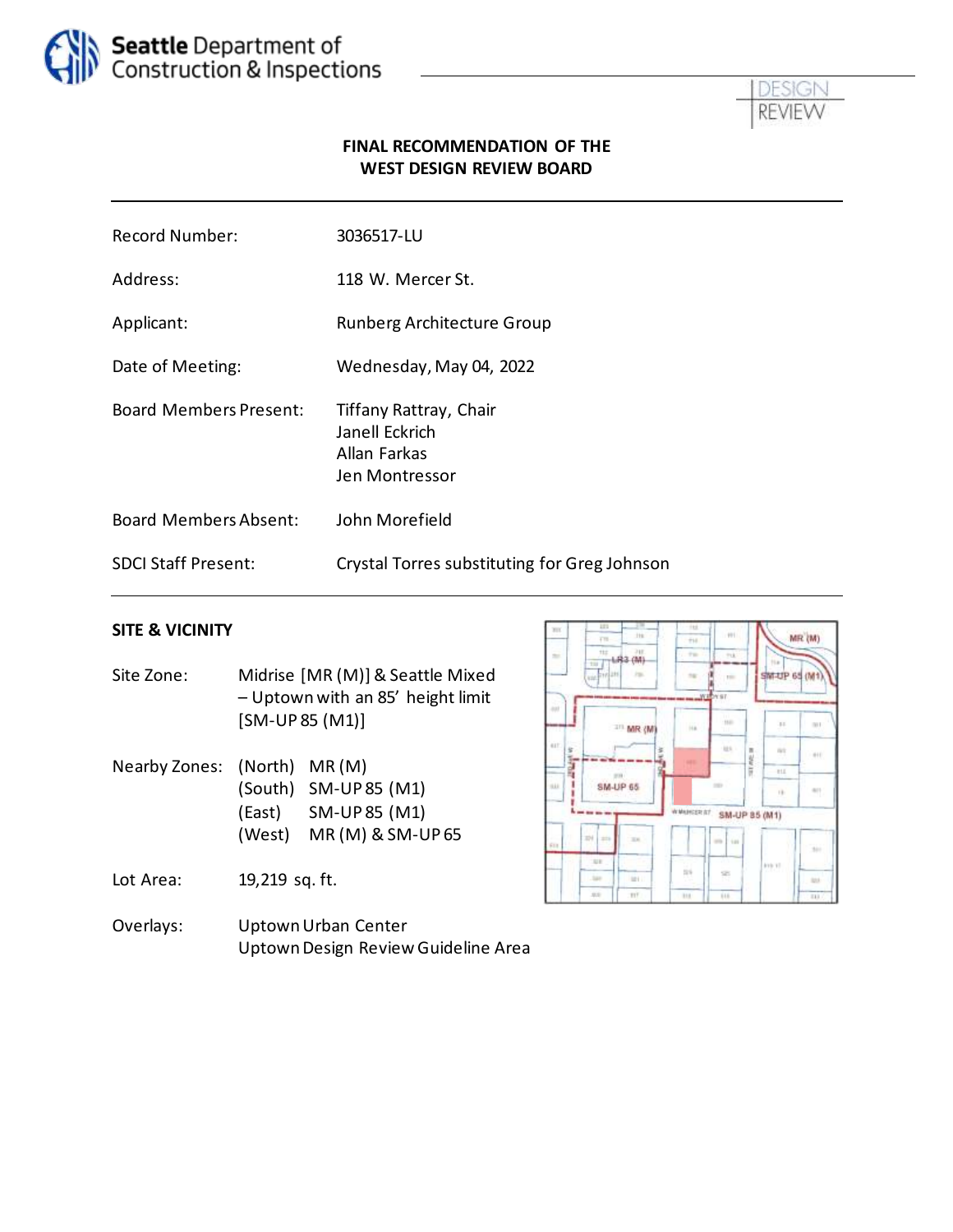### **Current Development:**

The site is located on the northeast corner of 2<sup>nd</sup> Ave W. and W. Mercer St in the Uptown Urban Center. The subject site comprises two existing tax parcels. The southern parcel, located at the northeast corner of 2<sup>nd</sup> Avenue W. and W. Mercer St., contains a two-story multi-family building and a one-story commercial building. The northern parcel contains a three-story multifamily residential structure. The site slopes downward northeast to southwest approximately eight feet.

## **Surrounding Development and Neighborhood Character:**

The Uptown neighborhood surrounding the site possesses a gradient of uses ranging from single-family residential uses located several blocks to the northwestto relatively tall mixed-use and commercial buildings to the southeast in the vicinity of Seattle Center. The zoning of the surrounding area reflects this pattern. The site is situated on a zone boundary with the northern portion of the site included in the northeastern edge of a Midrise zone with a somewhat shorter height limit than the Seattle Mixed zone on the southern portion of the site. Development surrounding the site comprises a mix of land use types and development characteristics. Development adjacent to the site includes a four-story brick residential structure to the north, a parking lot and a one-story commercial structure to the east, a threestory office structure to the south, and a five-story office structure to the west. Several Historic City Landmark structures are found throughout the neighborhood, including the Del a Mar Apartment Building one block to the north. W. Mercer Streetis a principal arterial that provides east-west circulation across the neighborhood.

#### **Access:**

Vehicular access to the site is currently provided by two separate curb cuts along  $2<sup>nd</sup>$  Avenue W.

#### **Environmentally Critical Areas:**

No mapped environmentally critical areas are located on the subject site.

#### **PROJECT DESCRIPTION**

Land Use Application to allow an 8-story, 113-unit apartment building. Parking for 66 vehicles proposed. Existing buildings to be demolished. Early Design Guidance conducted under 3036455-EG.

The design packet includes information presented at the meeting, and is available online by entering the record number at this website:

[http://www.seattle.gov/DPD/aboutus/news/events/DesignReview/SearchPastReviews/default.](http://www.seattle.gov/DPD/aboutus/news/events/DesignReview/SearchPastReviews/default.aspx) [aspx](http://www.seattle.gov/DPD/aboutus/news/events/DesignReview/SearchPastReviews/default.aspx)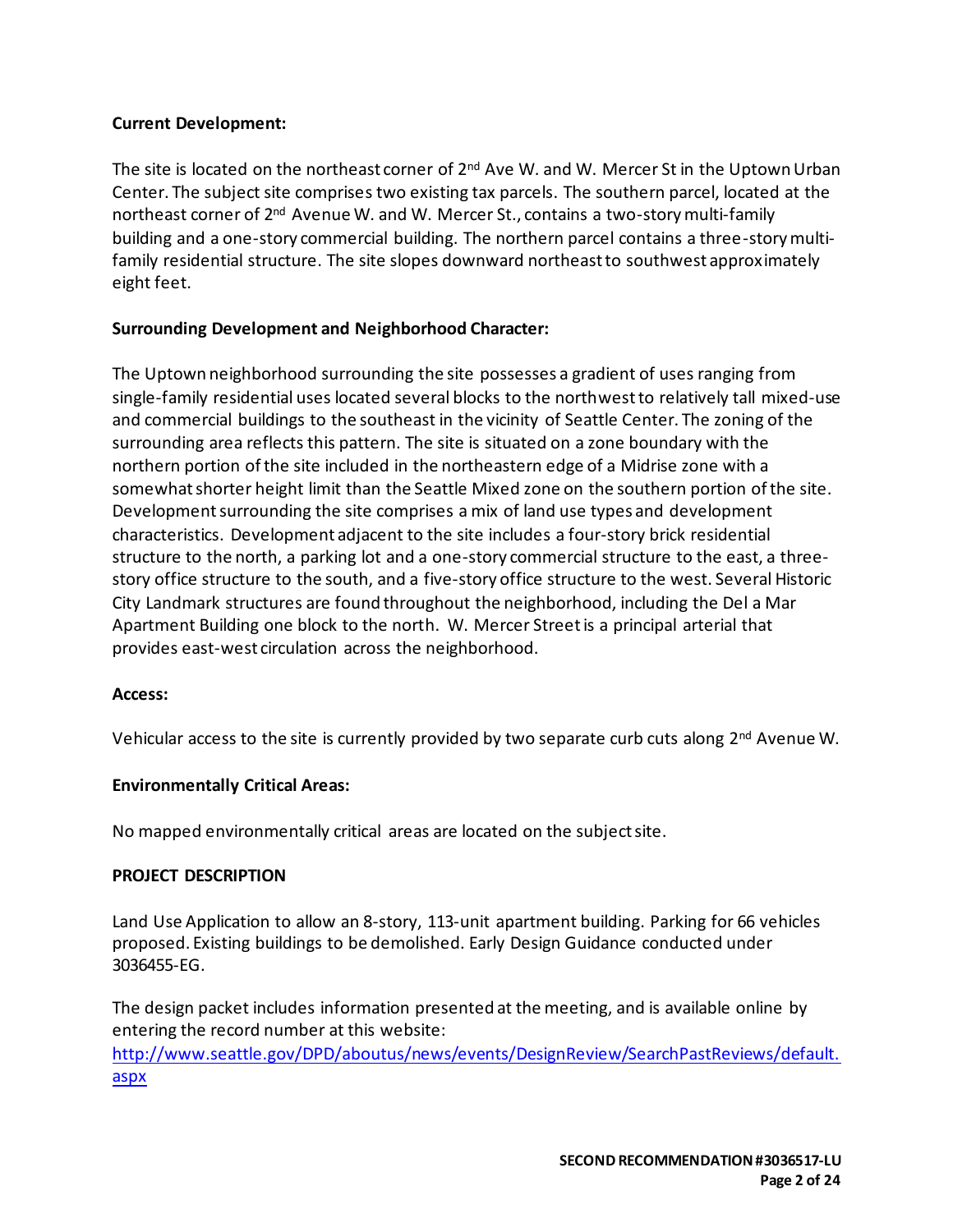Any recording of the Board meeting is available in the project file. This meeting report summarizes the meeting and is not a meeting transcript.

The packet is also available to view in the file, by contacting the Public Resource Center at SDCI:

# **Mailing Public Resource Center**

**Address:** 700 Fifth Ave., Suite 2000 P.O. Box 34019 Seattle, WA 98124-4019

**Email:** [PRC@seattle.gov](mailto:PRC@seattle.gov)

# **EARLY DESIGN GUIDANCE September 16, 2020**

# **PUBLIC COMMENT**

The following public comments were offered at this meeting:

• Supported ground level units with porches and seating with street-level connections.

SDCI staff received the following design-related comments in writing prior to the meeting.

- Concerned about the proposed height of the project, specifically related to the Korean Consulate to the south, which seems to have an appropriate contextual height.
- Preferred live-work units along 2<sup>nd</sup> Avenue W.
- Encouraged strengthening of residential feel 2<sup>nd</sup> Avenue ground level with safe and attractive transitions from the sidewalk.
- Preferred the massing of Option 3.
- Recommended incorporating art and signage to aid in site identity.
- Supported the inclusion of small public plazas at corners and open space along the sidewalk.
- Supported the incorporation of banners, wayfinding, signage, and art to incorporate the project design into the Arts District.
- Supported urban porch concept and the additional setback at the street intersection.
- Supported the grouping of the garage entrance and solid waste storage on the north side of the building.
- Supported the proposed residential frontage along 2<sup>nd</sup> Avenue W. with the proposed separation of the entrances from the sidewalk.
- Preferred residential frontage along  $2^{nd}$  Avenue W. instead of a service uses like a fitness room.
- Encouraged the use of modern high-quality exterior finish materials.

SDCI received non-design related comments concerning public outreach and parking.

The Seattle Department of Transportation offered the following comments:

- Stated that SDOT's Bicycle Master Plan recommends future bicycle lanes on 2<sup>nd</sup> Avenue W. in this location.
- Supported consolidating vehicle access and solid waste to  $2^{nd}$  Ave W at least 40' away from W Mercer St.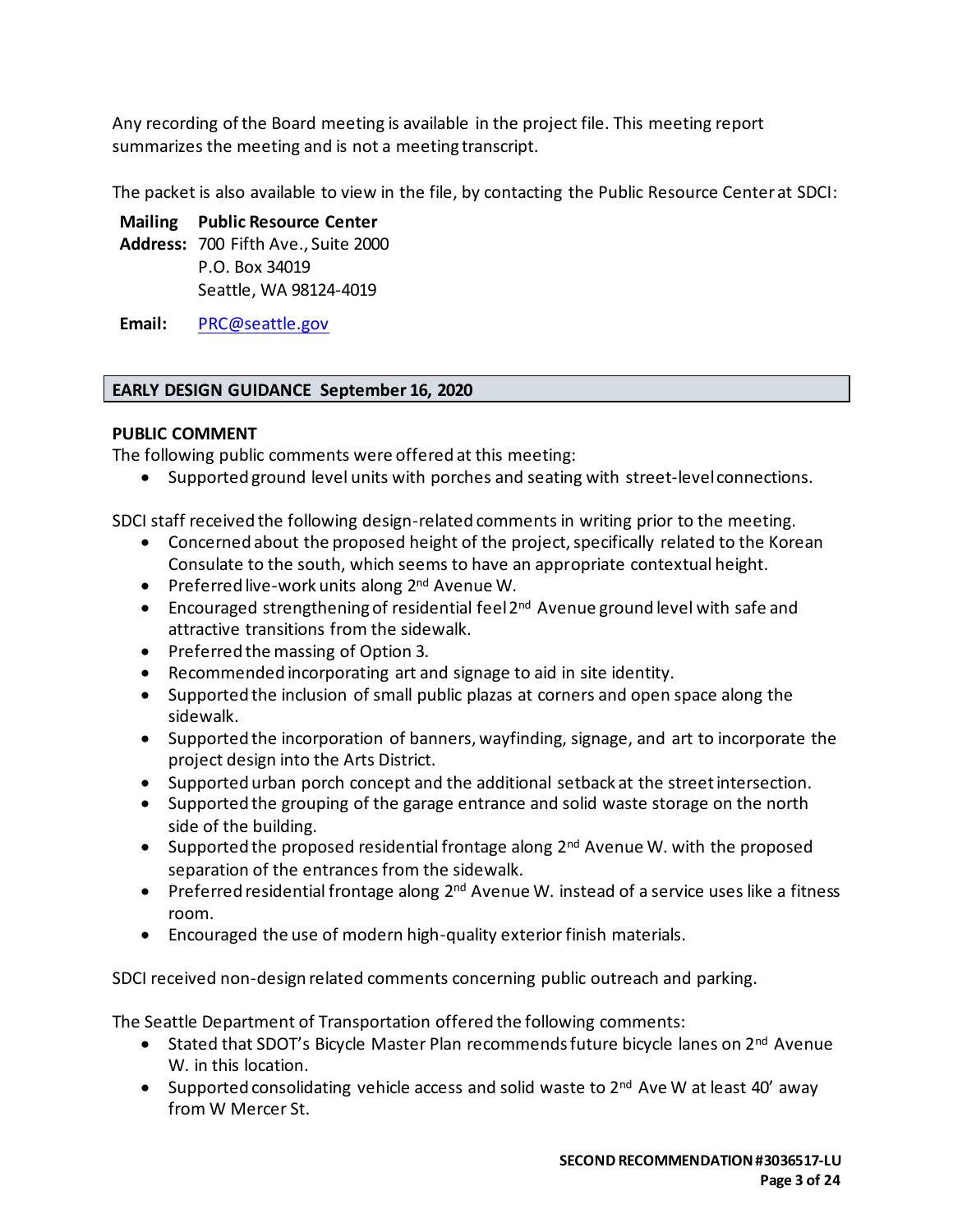- Stated the project is required to close all unused curb cuts.
- Observed that the project packet appears to imply that solid waste would be staged on private property for collection as opposed to staging containers in the curb lane, and this would require the use of smaller, uncompacted dumpsters which may lead to a need for a larger on-site trash room.
- Did not support curb lane staging at this time due to the recommended bicycle lane on 2 nd Ave W.
- Observed that the presence of overhead trolley wire may limit solid waste container size.
- Stated the project will be required to document that current project corner ADA ramps comply with current ADA standards.
- Stated the project is required to meet the minimum standards of street trees in a 5.5' landscape area between the curb and 6' sidewalk.
- Observed that is unclear if the project will be able to add a new street tree on the W Mercer frontage based on existing trees, utilities, and proximity to the intersection.

One purpose of the design review process is for the Board and City to receive comments from the public that help to identify feedback and concerns about the site and design concept, identify applicable Seattle Design Guidelines and Neighborhood Design Guidelines of highest priority to the site and explore conceptual design, siting alternatives and eventual architectural design. Concerns with off-street parking, traffic and construction impacts are reviewed as part of the environmental review conducted by SDCI and are not part of this review. Concerns with building height calculations and bicycle storage standards are addressed under the City's zoning code and are not part of this review.

All public comments submitted in writing for this project can be viewed using the following link and entering the record number 3036455-EG:<http://web6.seattle.gov/dpd/edms/>

## **PRIORITIES & BOARD RECOMMENDATIONS**

After visiting the site, considering the analysis of the site and context provided by the proponents, and hearing public comment, the Design Review Board members provided the following siting and design guidance.

## **1. Design Options and Massing:**

- a. The Board preferred Option 3 over the other two massing options due to its taller two-story base height compared to the other options and its incorporation of regular façade reveals on the street-facing upper-façades(CS2.A. Architectural Presence, *Uptown* DC2.1.A. Art & Culture Context).
- b. The Board identified the need to strengthen the massing expression of the southern portion of the Option 3 building design near the street intersection. The taller massing of Option 2 was cited by the Board as a possible solution that would add architectural prominence at the street corner and better relate to contextual building heights. The Board specified that adding prominence through height should express the southern massing without being imposing to surrounding development (CS2.A. Architectural Presence, CS2.D.3. Zone Transitions, DC2.C.3. Fit with Neighboring Buildings).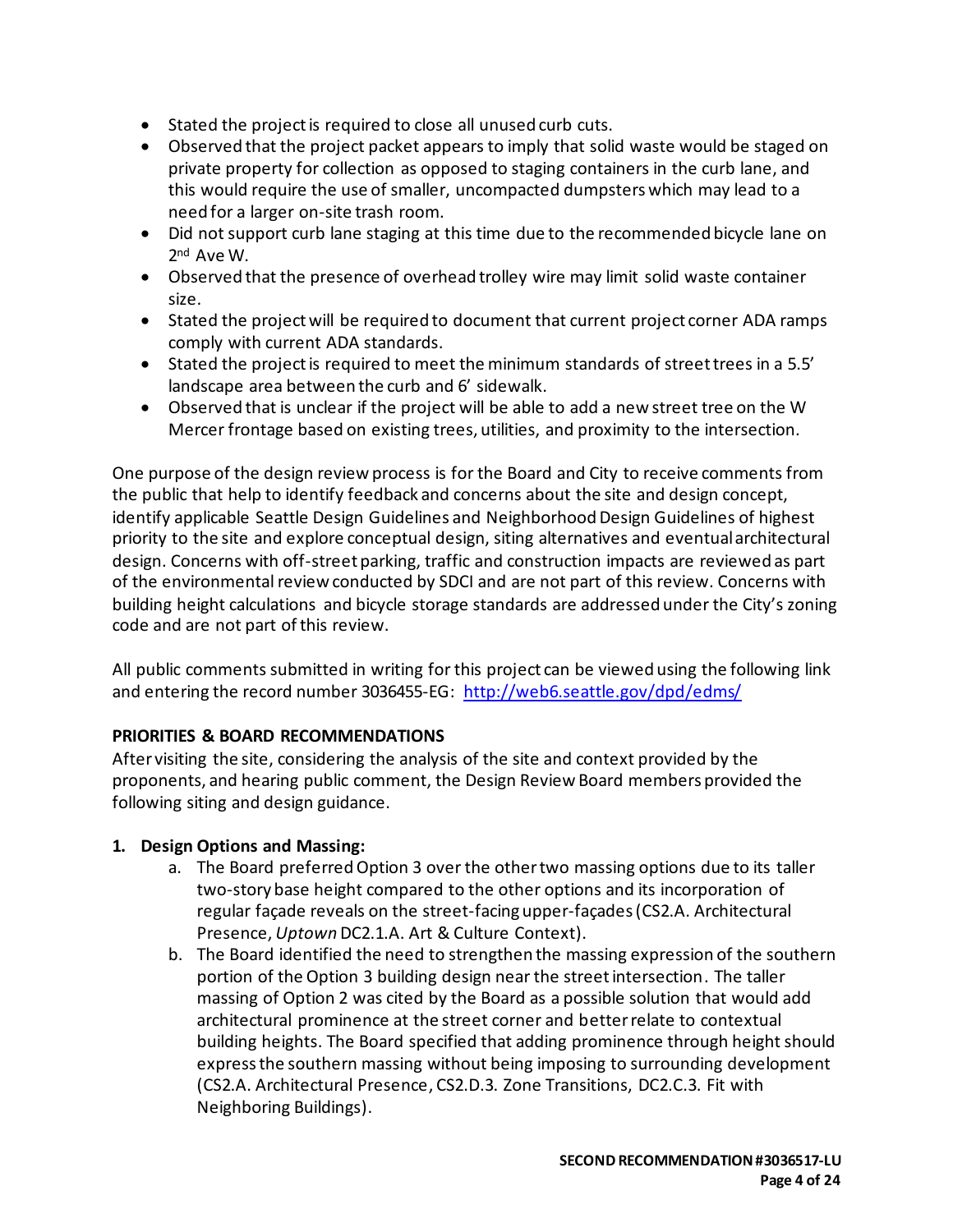- c. The Board emphasized the need to break-up the relatively long upper-façade along 2<sup>nd</sup> Avenue W. of Option 3 using both larger massing moves, such as increased width and depth of façade reveals, and secondary architectural features. The Board specifically identified the vertical gaskets along the east building façade as sufficiently-sized massing elements that could be implemented on the west façade (DC2.A.1. Site Characteristics and Uses, DC2.A.2. Reducing Perceived Mass, DC2.C. Secondary Architectural Features).
- d. The Board supported the conceptual two-story base height of Option 3 and added that that changes in exterior materials would not be sufficient for segmenting the visual length of the façade along 2<sup>nd</sup> Avenue W. The Board promoted strategies such as extending massing moves from the upper-façade to the base and adding secondary architectural features such as columns and canopies into the base to achieve sufficient visual segmentation of the façade. (CS2.C.1. Corner Sites, DC2.A.1. Site Characteristics and Uses, DC2.A.2. Reducing Perceived Mass, DC2.C. Secondary Architectural Features, *Uptown* DC4.1. Building Materials).
- e. The Board identified Design Guideline Uptown CS3.1.b. Visual Art, Uptown DC2.2.a. Artwork & Murals as priorities, but didn't offer specific guidance related to these items.

# **2. Ground-Level Uses**:

- a. The Board supported the programmatic layout of the ground level and intent for residential frontage along 2<sup>nd</sup> Avenue W. with stoop entrances (PL3.A.1.d. Individual Entries to Ground-Related Housing, Uptown PL3.1. Entries, *Uptown* PL2.3.A. Ground-Level Residential Entries).
- b. The Board supported the sun porch concept at the ground level of the building near the intersection instead of commercial space, and asked the applicant to study the interaction of the sun porch with the adjacent public space, with the intent to maximize street activation and connection between the indoor and outdoor spaces (*Uptown* PL1.3.C. Pedestrian Uses, DC1.A.1. Visibility).

## **3. Outdoor Street Frontage**:

- a. The Board requested additional study of the design and programming of the plaza along W. Mercer Street to show that it will effectively function as a nuanced space that allows for congregation and effectively connects the sun porch to the sidewalk and, instead of serving only as an extension of the sidewalk. The additional study should include examination of pedestrian movements and design details like planter dimensions and plant sizes (*Uptown* CS2.3.C. Corner Sites-Special features, Uptown PL1.1.A. Connections, *Uptown* PL1.3.C. Pedestrian Uses, *Uptown* PL4.2. Planning Ahead for Bicyclists).
- b. Related to comment 2b above, the Board expressed concern that a significant amount of the street frontage was designed as a landscape buffer separating the building from sidewalk and plaza areas. The Board requested additional study showing how the public would occupy or use this landscaped area and adjacent public space and how this landscape area will aid in connecting indoor and outdoor spaces surrounding the sun porch (*Uptown* CS2.3.C. Special features, *Uptown* PL1.1.A. Connections, Uptown PL1.3.C. Pedestrian Uses).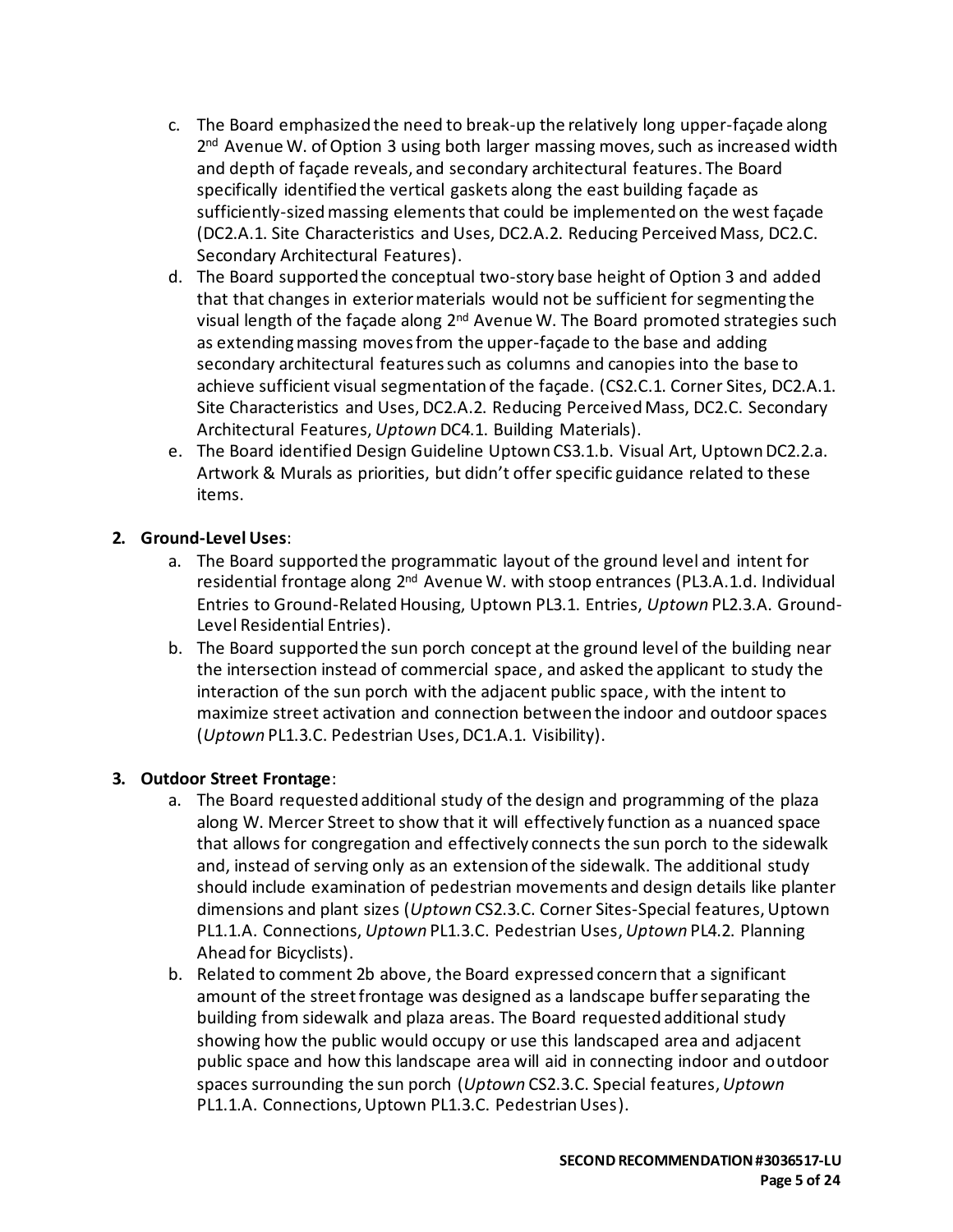### **INITIAL RECOMMENDATION August 4, 2021**

#### **PUBLIC COMMENT**

The following public comments were offered at this meeting:

- Supported the residential uses on 2nd Avenue W. frontage and the proposed design along W. Mercer Street.
- Supported the use of planters in front of the commercial space to provide a buffer between the street & the building.
- Supported all of the proposed art elements, including the proposed sculptures, murals, and art panels.
- Supported the visual activity created by the proposed sun porch.
- Supported the parking entry and enclosed trash area locations.
- Requested the incorporation of various elements along the 2nd Avenue W. residential frontage, including a wide planting buffer between the ground level residential entries and the sidewalk, elevated stoops, and visual barriers between units.
- Supported the overall design of the building which promotes human scale and quality detailing.
- Supported the additional depth and width gasket dimensions of the Recommendation proposal compared to the early design guidance proposal.
- Supported the proposed cladding materials and stated that they fit well within context and provide visual diversity.
- Supported the proposed lighting as a way to add visual interest and provide wayfinding.
- Supported the proposed driveway width departure request.

SDCI staff also summarized design related comments received in writing prior to the meeting:

- Objected to the proposed eight-story building height as being too tall compared to contextual building heights.
- Supported the residential uses on 2nd Avenue W. frontage and the proposed design along W Mercer Street.
- Supported the use of planters in front of the commercial space to provide a buffer between the street & the building.
- Supported all of the proposed art elements, including the proposed sculptures, murals, and art panels.
- Supported the visual activity created by the proposed sun porch.
- Supported the parking entry and enclosed trash area locations.
- Requested the incorporation of various elements along the 2<sup>nd</sup> Avenue W. residential frontage, including a wide planting buffer between the ground level residential entries and the sidewalk, elevated stoops, and visual barriers between units.
- Supported the overall design of the building which promotes human scale and quality detailing.
- Supported the additional depth and width gasket dimensions of the Recommendation proposal compared to the early design guidance proposal.
- Supported the proposed cladding materials and stated that they fit well within context and provide visual diversity.
- Supported the proposed lighting as a way to add visual interest and provide wayfinding.
- Supported the proposed driveway width departure request.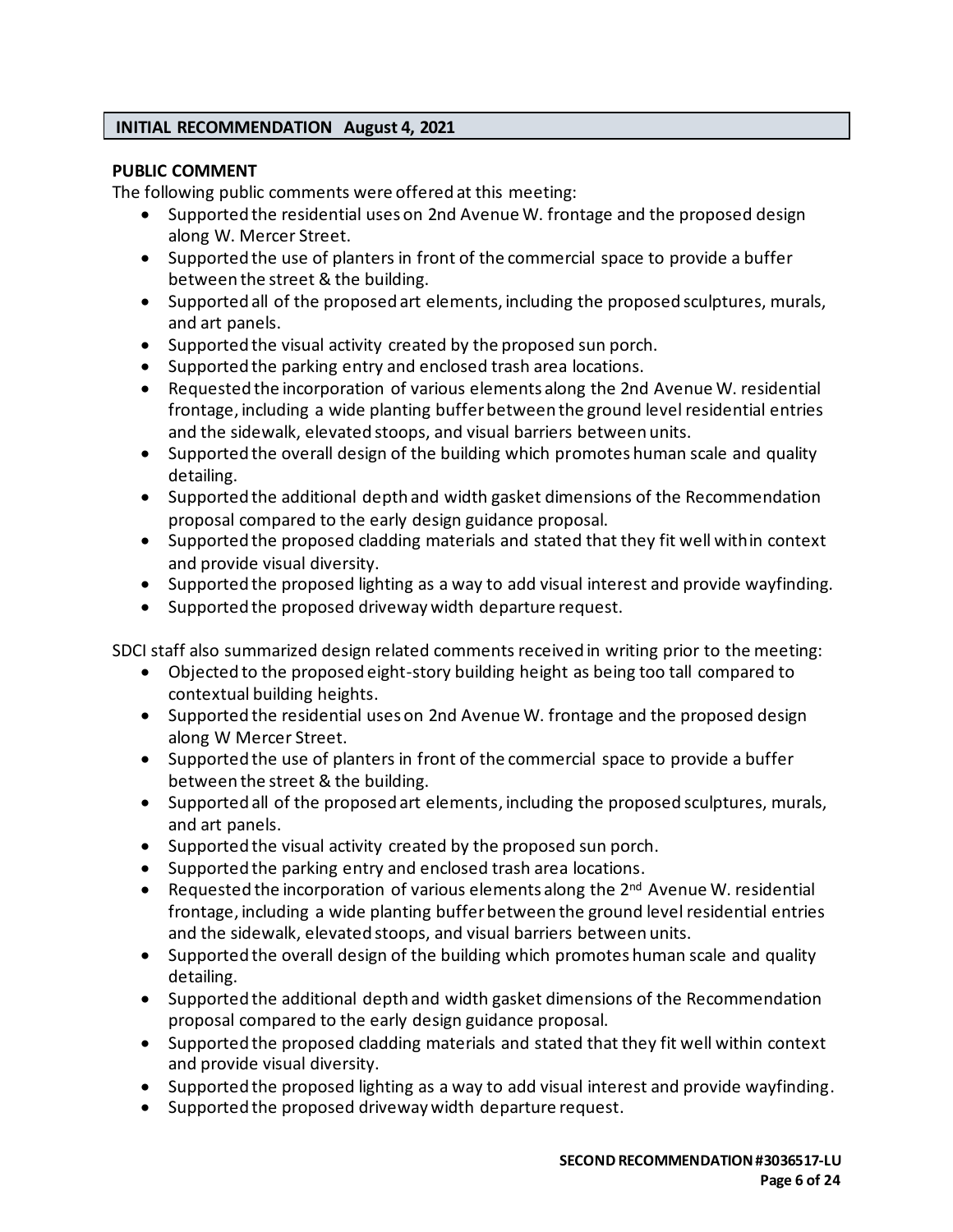One purpose of the design review process is for the Board and City to receive comments from the public that help to identify feedback and concerns about the site and design concept, identify applicable Seattle Design Guidelines and Neighborhood Design Guidelines of highest priority to the site and explore conceptual design, siting alternatives and eventual architectural design.

All public comments submitted in writing for this project can be viewed using the following link and entering the record number 3036517-LU: <http://web6.seattle.gov/dpd/edms/>

## **PRIORITIES & BOARD RECOMMENDATIONS**

After visiting the site, considering the analysis of the site and context provided by the proponents, and hearing public comment, the Design Review Board members provided the following recommendations.

# **1. Massing Design:**

- a. The Board recommended approval of the overall massing refinement shown in the Recommendation packet, and specifically approved of the expression of the bay widths along the street frontage and the proposed width and depth dimensions of the vertical gaskets between bays. The Board also specified approval of the use of secondary architectural features within the facades shown within the packet including extruded window frames, art panels, and ground-level canopy (DC2.A.2. Reducing Perceived Mass, DC2.C. Secondary Architectural Features).
- b. The Board expressed concern about the visual prominence of the rooftop screening, its lack of integration into the overall massing design, and its visual competition with the rooftop amenity penthouse. The Board encouraged the applicant to study this further and work with staffto resolve the screening form, materials, and colors to address these concerns. The Board declined to recommend a condition related to this study (*Uptown* DC2-5-j. Transition to the Sky & Skyline Composition, DC2-B-1. Façade Composition).

## **2. Façade Design and Exterior Materials**

- a. The Board recommended approval of the black window frames around upper-floor windows with a minimum 2-inch projection from the surrounding façade as an acceptable method for emphasizing window alignment and depth. However, the Board encouraged the applicant to strengthen the legibility of the window depth and requested they further study the effect of additional window frame depth on the window expression. The Board declined to recommend a condition related to this study (DC2-A-2. Reducing Perceived Mass, DC2-B-1. Façade Composition, DC2-C-1. Visual Depth and Interest).
- b. The Board cited the visibility of all facades and recommended the continuation of the street-facing façade materials to all facades. Specifically, the Board recommended a condition to replace the dark-colored fiber cement panel material proposed on the first two-levels of the non-street-facing facades with the brick material proposed for the two-story base of the street-facing façades. The Board specified that the condition is intended to address materials and not to introduce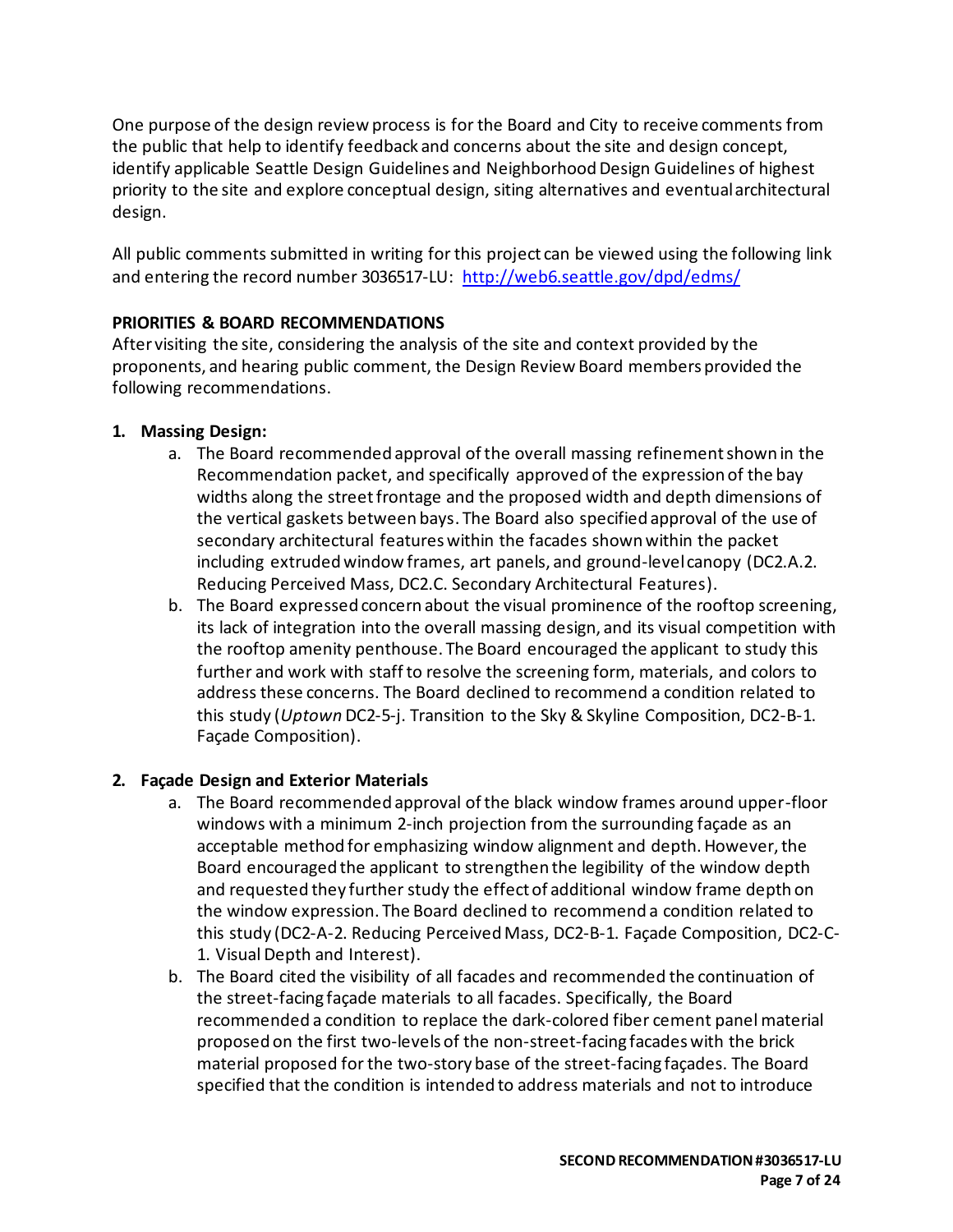additional façade shifts (DC2-B-1. Façade Composition, DC4-A-1. Exterior Finish Materials, *Uptown* DC4-1-b. Quality Materials).

### **3. Artwork**

- a. The Board recommended approval of the art locations presented in the packet and stated that that the artistic elements were appropriately incorporated into the overall design concept. The Board recommended a condition to maintain all of the artwork in the locations shown in the packet including façade murals, artistic panels within the façade design and at grade, and freestanding sculptures along the W. Mercer Street frontage (*Uptown* CS3-1-b. Visual Art, *Uptown* CS2-3-c. Special Features,*Uptown* DC2-2-a. Artwork & Murals).
- b. The Board specifically recommended approval of the artistic façade screens within the façade and at grade for their ability to provide texture to the façade and human scaled design elements to grade (*Uptown* CS3-1-b. Visual Art, *Uptown* PL3-1-c. Design Features).
- c. The Board members agreed that the placement of the ground-level sculptural art along the W. Mercer Street frontage should encourage strong pedestrian interaction with the sculptures and encouraged placement of the sculptures to allow pedestrians to experience all sides of the sculptures. The Board declined to add a condition related to this guidance (*Uptown* CS2-3-c. Special Features, *Uptown* CS3-1 a. Design Features).

### **FINAL RECOMMENDATION May 4, 2022**

#### **PUBLIC COMMENT**

The following public comments were offered at this meeting:

- Supported the design. Brick is a subjective preference. Integrates art and other design features.
- Brick around the non-street sides of the building is not a priority. North and east facades will be occupied by trash enclosure and other visual obstructions, including future development.
- Supported approval of the building design without brick on the non-street-facing facades, adding that brick is not necessary to those façades.

SDCI staff also summarized design related comments received in writing prior to the meeting:

- Felt the design fits in well with the neighborhood context and works with the street.
- Supported the proposed development.
- Requested more information about bicycle parking.
- Stated that Uptown LURC members were unanimous in their support for limiting the use of brick as an exterior material to the two-story base on street-facing façades, adding that extending the brick to not extending brick within the two-story base beyond what was shown in the Recommendation packet.
- Supported phenolic panels on the building façades, especially on the east facing facade near lobby.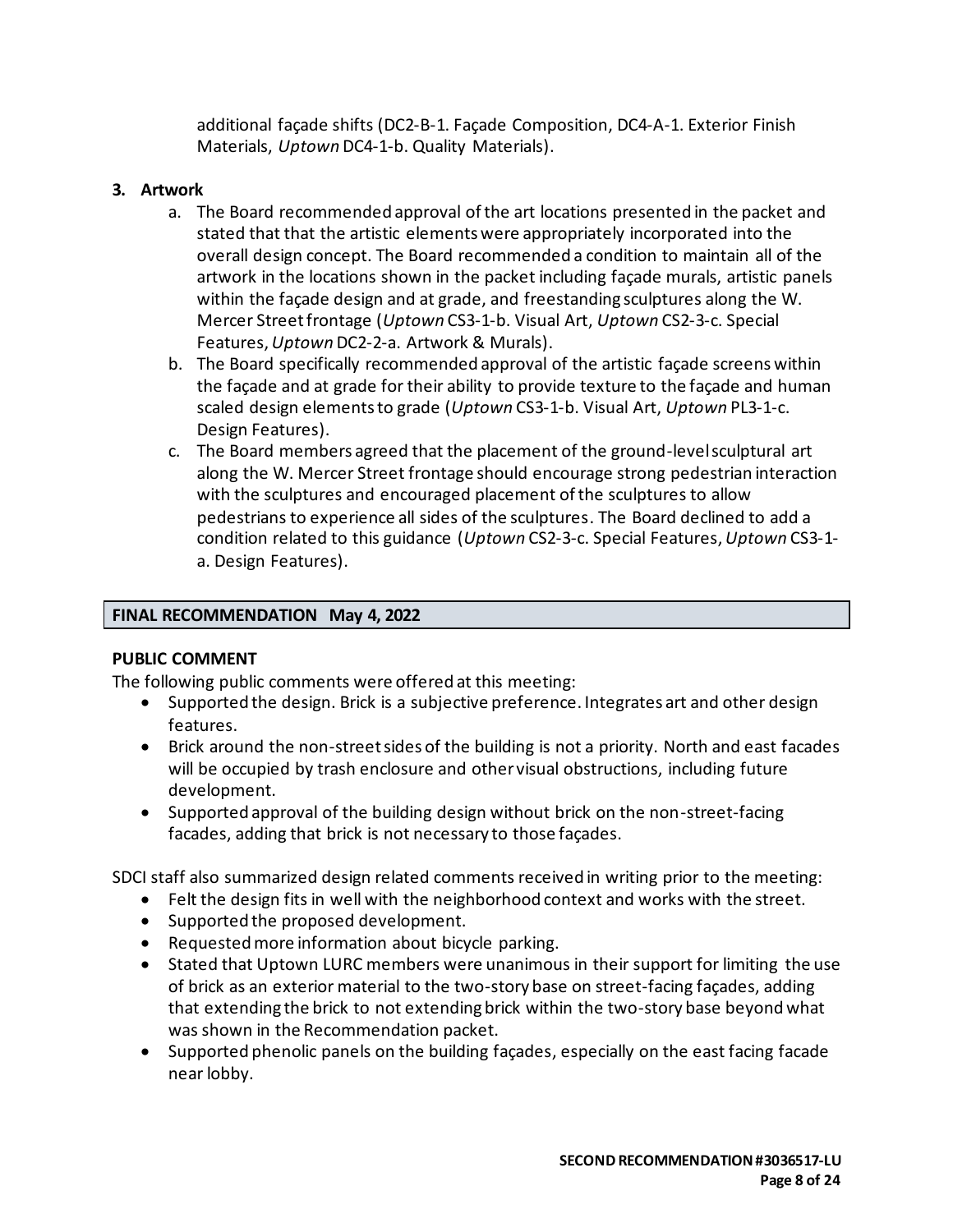• Supported the incorporation of black into the penthouse/mechanical screen design to provide more color context with the colors on the rooftop amenity space

One purpose of the design review process is for the Board and City to receive comments from the public that help to identify feedback and concerns about the site and design concept, identify applicable Seattle Design Guidelines and Neighborhood Design Guidelines of highest priority to the site and explore conceptual design, siting alternatives and eventual architectural design.

All public comments submitted in writing for this project can be viewed using the following link and entering the record number 3036517-LU: <http://web6.seattle.gov/dpd/edms/>

# **PRIORITIES & BOARD RECOMMENDATIONS**

After visiting the site, considering the analysis of the site and context provided by the proponents, and hearing public comment, the Design Review Board members provided the following recommendations.

# **1. Façade Design and Exterior Materials**

- a. A majority of the Board recommended approval of Option 1, as shown in the packet submitted for the second Recommendation meeting. Option 1 shows the addition of brick to the western side of the north façade and maintains the use of fiber cement panel within the base on the eastern side of the north façade and the remainder of non-street-facing east and south building façades. The Board stated that the proposal of Option 1 sufficiently meets applicable design guidelines by allowing the high-quality brick material to sufficiently wrap the northwest corner from the west façade to the north facade. This recommendation alters the Board's recommended condition #1 for the use of brick on non-street-facing façades to match this recommendation (DC2-B-1. Façade Composition, DC4-A-1. Exterior Finish Materials, *Uptown* DC4-1. Building Materials).
- b. The Board recommended approval of the perforated metal fence design that was presented to the Board at the Second Recommendation meeting, specifically identifying the amount of transparency proposed through the perforations (DC1-C. Parking and Service Uses, DC4-A-1. Exterior Finish Materials, *Uptown* DC4-1-b. Quality Materials).

## **DEVELOPMENT STANDARD DEPARTURES**

The Board's recommendation on the requested departure(s) was based on the departure's potential to help the project better meet these design guidelines priorities and achieve a better overall project design than could be achieved without the departure(s).

At the time of the Final Recommendation meeting the following departures were requested (The departure is unchanged and was recommended for approval at the first Recommendation meeting):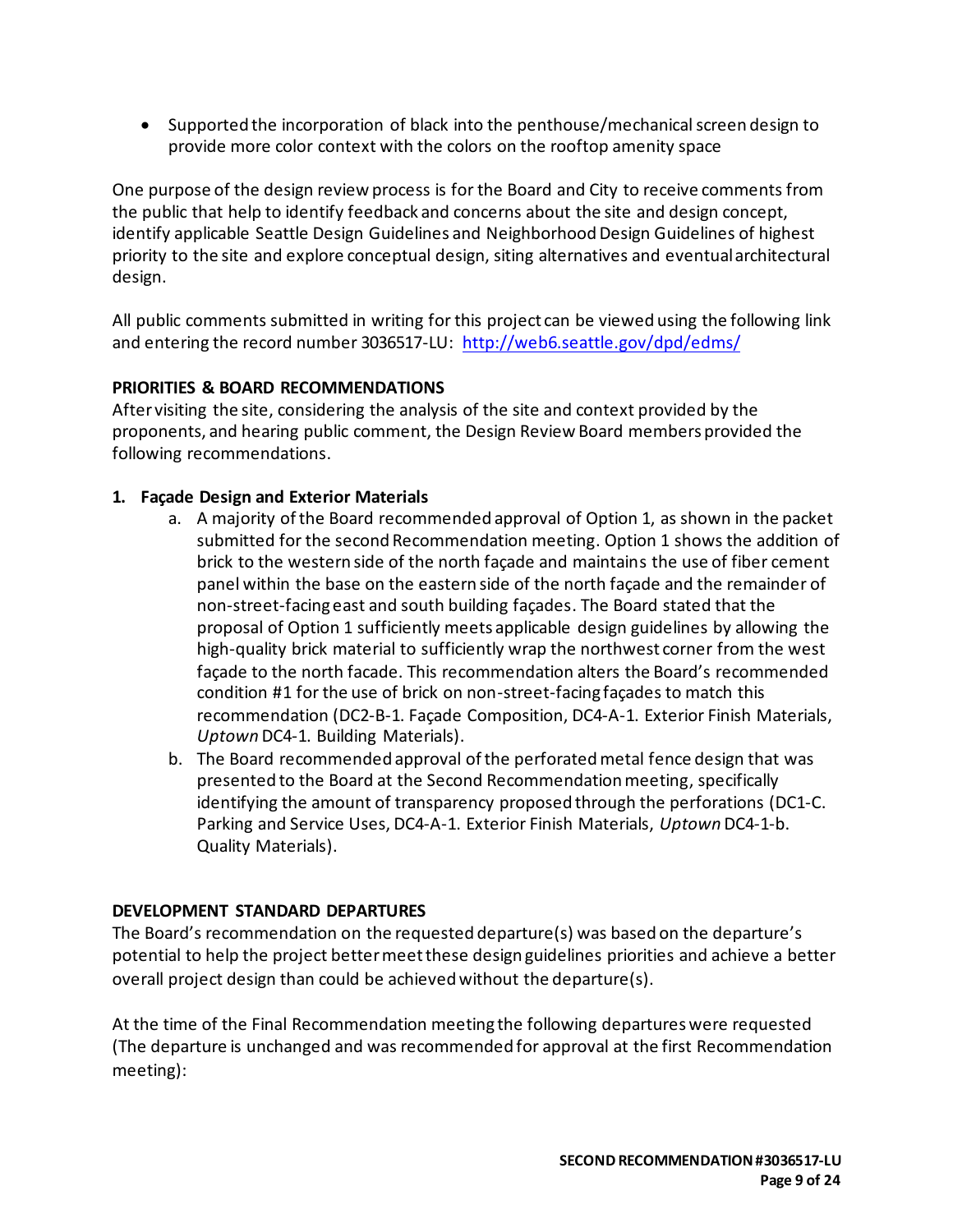1. **Minimum Driveway Width (SMC 23.54.030.D.1.e):** The Code requires a minimum of two 12-foot-wide lanes (24 feet total) for driveways with a turning radius of more than 35 degrees. The applicant proposed a curved interior driveway with a minimum 20'-3" width.

A majority of Board members recommended approval of this departure because it allows the proposal to maintain the overall characteristics of the building design.

*STAFF NOTE*: After the Recommendation meeting, the SDCI Zoning Reviewer determined that this departure is not needed because driveways located within a building are considered to be parking aisles and are not subject to this minimum driveway width standard of the Land Use Code.

### **DESIGN REVIEW GUIDELINES**

The Seattle Design Guidelines and Neighborhood Design Guidelines recognized by the Board as Priority Guidelines are identified above. All guidelines remain applicable and are summarized below. For the full text please visit the [Design Review website.](https://www.seattle.gov/dpd/aboutus/whoweare/designreview/designguidelines/default.htm)

## **CONTEXT & SITE**

### **CS1 Natural Systems and Site Features: Use natural systems/features of the site and its surroundings as a starting point for project design.**

### **CS1-A Energy Use**

**CS1-A-1. Energy Choices:** At the earliest phase of project development, examine how energy choices may influence building form, siting, and orientation, and factor in the findings when making siting and design decisions.

## **CS1-B Sunlight and Natural Ventilation**

**CS1-B-1. Sun and Wind:** Take advantage of solar exposure and natural ventilation. Use local wind patterns and solar gain to reduce the need for mechanical ventilation and heating where possible.

**CS1-B-2. Daylight and Shading:** Maximize daylight for interior and exterior spaces and minimize shading on adjacent sites through the placement and/or design of structures on site.

**CS1-B-3. Managing Solar Gain:** Manage direct sunlight falling on south and west facing facades through shading devices and existing or newly planted trees.

## **CS1-C Topography**

**CS1-C-1. Land Form:** Use natural topography and desirable landforms to inform project design.

**CS1-C-2. Elevation Changes:** Use the existing site topography when locating structures and open spaces on the site.

## **CS1-D Plants and Habitat**

**CS1-D-1. On-Site Features:** Incorporate on-site natural habitats and landscape elements into project design and connect those features to existing networks of open spaces and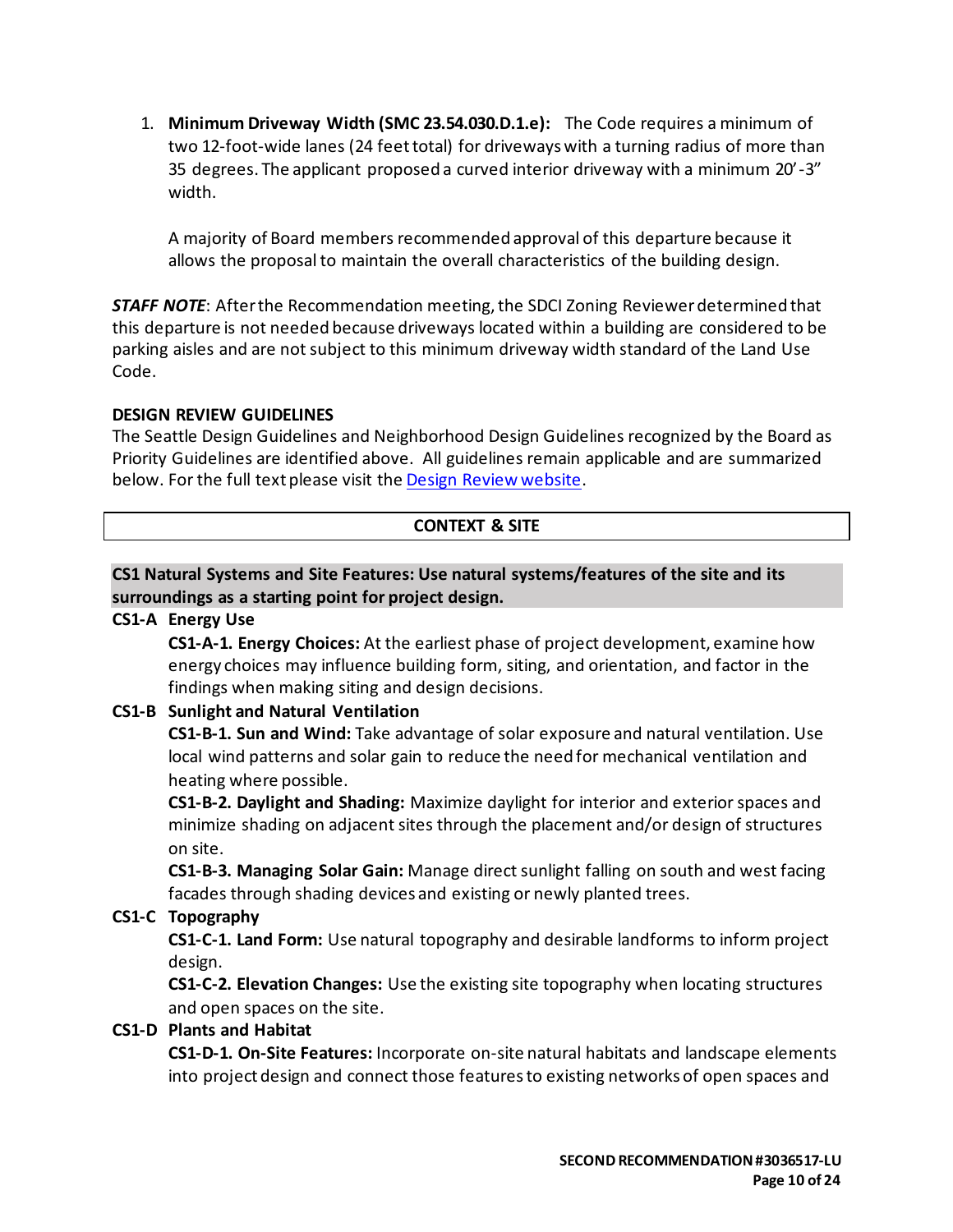natural habitats wherever possible. Consider relocating significant trees and vegetation if retention is not feasible.

**CS1-D-2. Off-Site Features:** Provide opportunities through design to connect to off-site habitats such as riparian corridors or existing urban forest corridors. Promote continuous habitat, where possible, and increase interconnected corridors of urban forest and habitat where possible.

## **CS1-E Water**

**CS1-E-1. Natural Water Features:** If the site includes any natural water features, consider ways to incorporate them into project design, where feasible

**CS1-E-2. Adding Interest with Project Drainage:** Use project drainage systems as opportunities to add interest to the site through water-related design elements.

#### *Uptown Supplemental Guidance:*

## **CS1-1 Topography**

**CS1-1-a. Street Grade:** Step the elevation of ground floors so that building entrances and ground floors roughly match the street grade.

**CS1-1-b. Step with the Grade:** Design the building massing to step with grade using techniques such as changes in the levels of upper floors, breaks in the roofline, vertical and horizontal modulation, stepping facades.

**CS1-1-c. Service & Access Impacts:** Use existing grade changes to minimize service and access impacts in through-block developments.

**CS1-1-d. Step Fencing:** If fencing or screening is included in the design, it should step along with the topography.

**CS1-1-e. Safe & Attractive Transition:** Design ground-level treatments that create a safe, attractive transition between the building, site and the sidewalk such as terraces, stoops, rockeries, stairs, and landscaping, or other positive approaches used on adjacent properties. Create a transition between ground level interior and adjacent pedestrian areas and public sidewalks that achieves a balance of transparency for safety (eyes on the street) and screening for privacy.

# **CS1-2 Plants and Habitat**

**CS1-2-a. Habitat Landscapes:** Create habitat landscapes of native species in building setbacks, right-of-ways, green roofs, walls and gardens. Look for opportunities to contribute to neighborhood and citywide connective habitats for insects and birds, while providing a safe environment for pedestrians.

**CS2 Urban Pattern and Form: Strengthen the most desirable forms, characteristics, and patterns of the streets, block faces, and open spaces in the surrounding area. CS2-A Location in the City and Neighborhood**

**CS2-A-1. Sense of Place:** Emphasize attributes that give a distinctive sense of place. Design the building and open spaces to enhance areas where a strong identity already exists, and create a sense of place where the physical context is less established. **CS2-A-2. Architectural Presence:** Evaluate the degree of visibility or architectural presence that is appropriate or desired given the context, and design accordingly.

**CS2-B Adjacent Sites, Streets, and Open Spaces**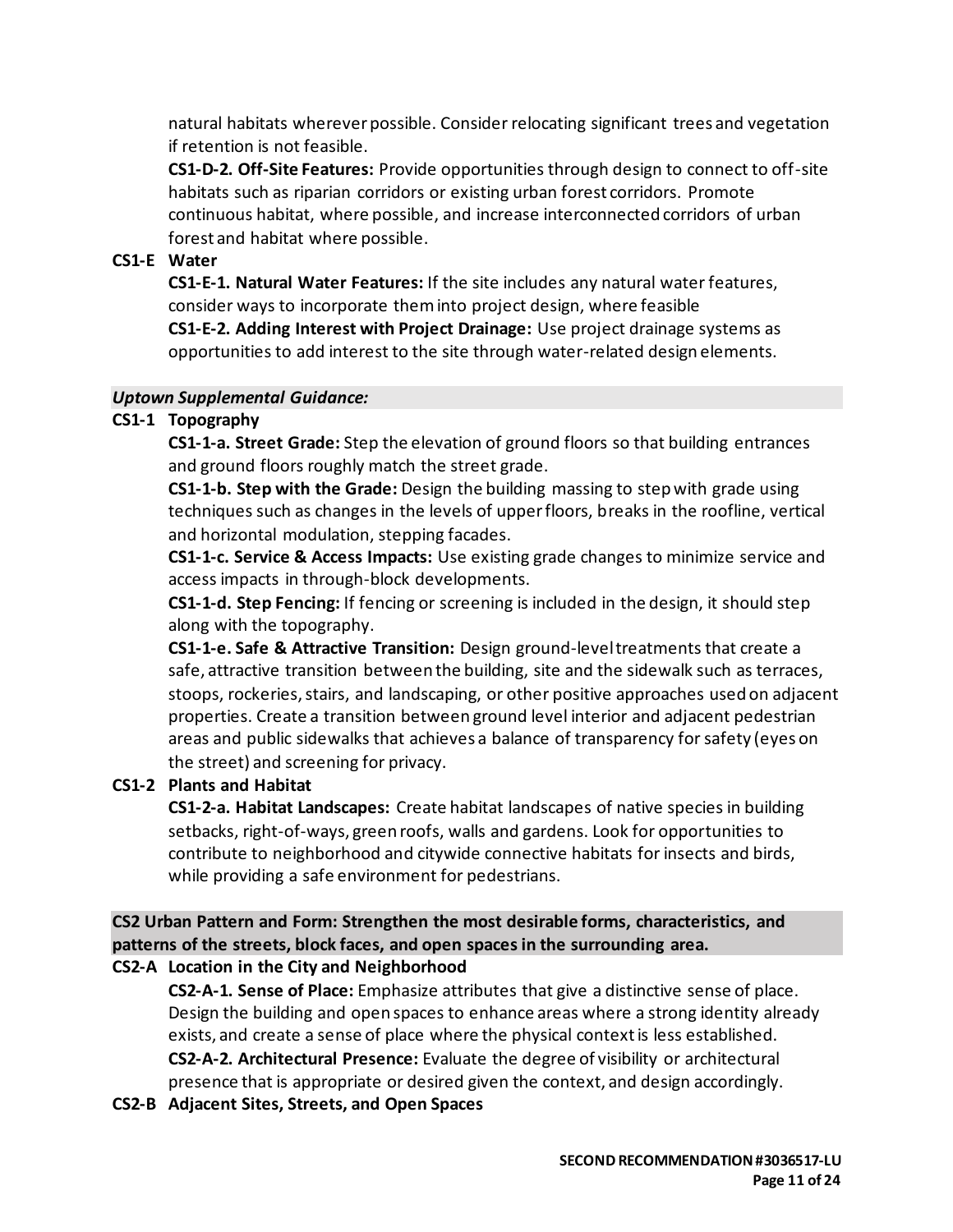**CS2-B-1. Site Characteristics:** Allow characteristics of sites to inform the design, especially where the street grid and topography create unusually shaped lots that can add distinction to the building massing.

**CS2-B-2. Connection to the Street:** Identify opportunities for the project to make a strong connection to the street and public realm.

**CS2-B-3. Character of Open Space:** Contribute to the character and proportion of surrounding open spaces.

### **CS2-C Relationship to the Block**

**CS2-C-1. Corner Sites:** Corner sites can serve as gateways or focal points; both require careful detailing at the first three floors due to their high visibility from two or more streets and long distances.

**CS2-C-2. Mid-Block Sites:** Look to the uses and scales of adjacent buildings for clues about how to design a mid-block building. Continue a strong street-edge and respond to datum lines of adjacent buildings at the first three floors.

**CS2-C-3. Full Block Sites:** Break up long facades of full-block buildings to avoid a monolithic presence. Provide detail and human scale at street-level, and include repeating elements to add variety and rhythm to the façade and overall building design.

## **CS2-D Height, Bulk, and Scale**

**CS2-D-1. Existing Development and Zoning:** Review the height, bulk, and scale of neighboring buildings as well as the scale of development anticipated by zoning for the area to determine an appropriate complement and/or transition.

**CS2-D-2. Existing Site Features:** Use changes in topography, site shape, and vegetation or structures to help make a successful fit with adjacent properties.

**CS2-D-3. Zone Transitions:** For projects located at the edge of different zones, provide an appropriate transition or complement to the adjacent zone(s). Projects should create a step in perceived height, bulk and scale between the anticipated development potential of the adjacent zone and the proposed development.

**CS2-D-4. Massing Choices:** Strive for a successful transition between zones where a project abuts a less intense zone.

**CS2-D-5. Respect for Adjacent Sites:** Respect adjacent properties with design and site planning to minimize disrupting the privacy of residents in adjacent buildings.

## *Uptown Supplemental Guidance:*

## **CS2-1 Sense of Place**

**CS2-1-a. Identity Features:** Use site identity features at Uptown Gateway locations. Examples of identity features include art, welcoming or wayfinding signage, distinct architecture or major public open space.

## **CS2-2 Adjacent Sites**

**CS2-2-a. Relationships & Connections:** Buildings adjacent to the Seattle Center campus should be sited to create synergistic relationships and reinforce connections between the Seattle Center and the surrounding Uptown neighborhood.

#### **CS2-3 Corner Sites**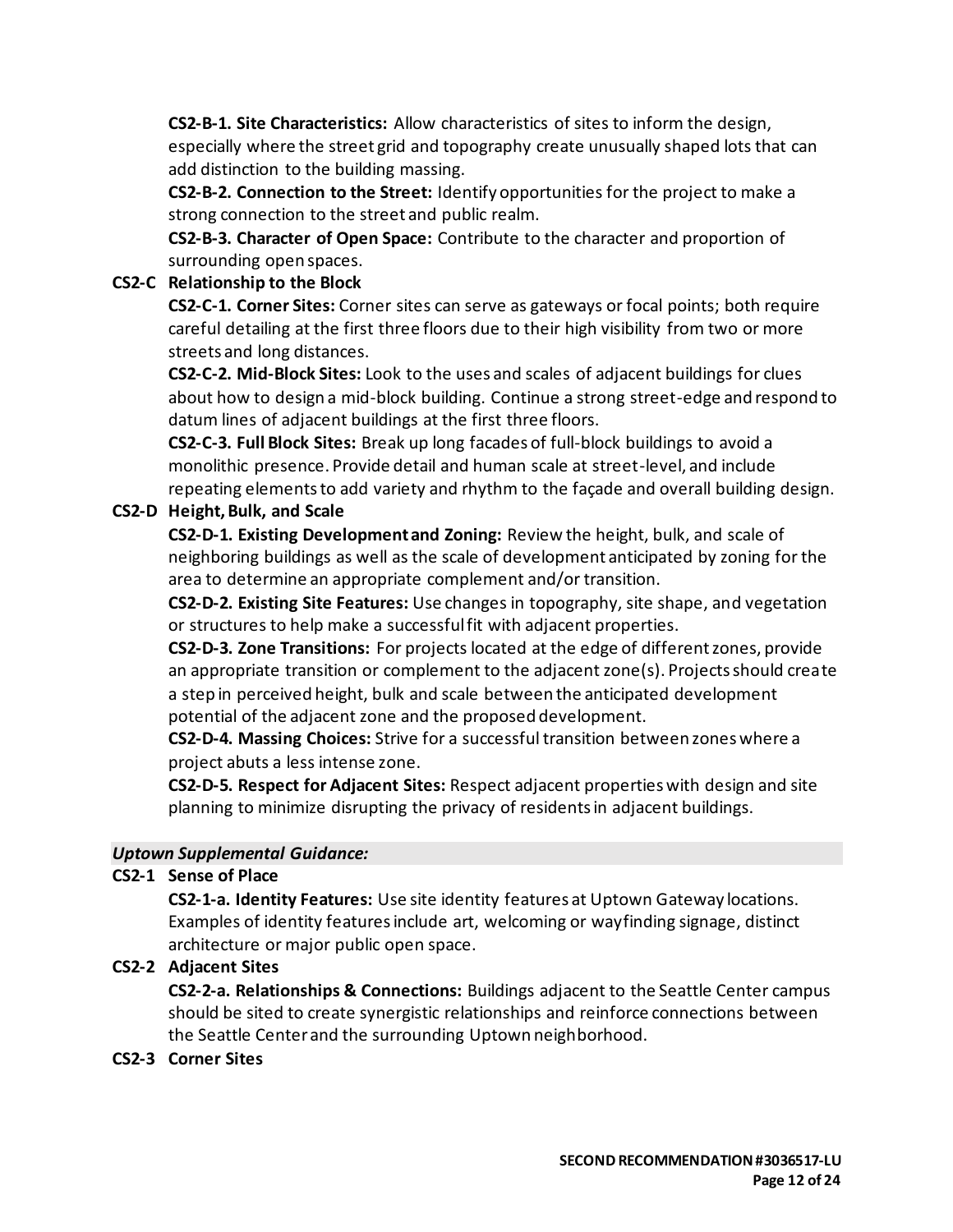**CS2-3-a. Address the Corner:** Generally, buildings within Uptown should meet the corner and not be set back, except for Gateway locations. Buildings, retail treatments, and open spaces should address the corner and promote activity.

**CS2-3-b. Corner Entrances:** Generally, corner entrances are discouraged for retail uses. However, corner entrances may be appropriate to emphasize Gateways or locations with high pedestrian activity within the Heart of Uptown.

**CS2-3-c. Special Features:** Corner sites are often desirable locations for small publiclyaccessible plazas, art, and other special features.

**CS3 Architectural Context and Character: Contribute to the architectural character of the neighborhood.**

## **CS3-A Emphasizing Positive Neighborhood Attributes**

**CS3-A-1. Fitting Old and New Together:** Create compatibility between new projects, and existing architectural context, including historic and modern designs, through building articulation, scale and proportion, roof forms, detailing, fenestration, and/or the use of complementary materials.

**CS3-A-2. Contemporary Design:** Explore how contemporary designs can contribute to the development of attractive new forms and architectural styles; as expressed through use of new materials or other means.

**CS3-A-3. Established Neighborhoods:** In existing neighborhoods with a well-defined architectural character, site and design new structures to complement or be compatible with the architectural style and siting patterns of neighborhood buildings.

**CS3-A-4. Evolving Neighborhoods:** In neighborhoods where architectural character is evolving or otherwise in transition, explore ways for new development to establish a positive and desirable context for others to build upon in the future.

# **CS3-B Local History and Culture**

**CS3-B-1. Placemaking:** Explore the history of the site and neighborhood as a potential placemaking opportunity. Look for historical and cultural significance, using neighborhood groups and archives as resources.

**CS3-B-2. Historical/Cultural References:** Reuse existing structures on the site where feasible as a means of incorporating historical or cultural elements into the new project.

## *Uptown Supplemental Guidance:*

## **CS3-1 Placemaking**

**CS3-1-a. Design Features:** Include design features that make the Arts and Cultural District visible to pedestrians such as interpretive panels, banners, plaques, building names, wayfinding, signage and art.

**CS3-1-b. Visual Art:** Make visual art an integral part of the design concept, especially along Mercer/Roy Street corridor, near theaters and other cultural venues, and in the Heart of Uptown.

## **PUBLIC LIFE**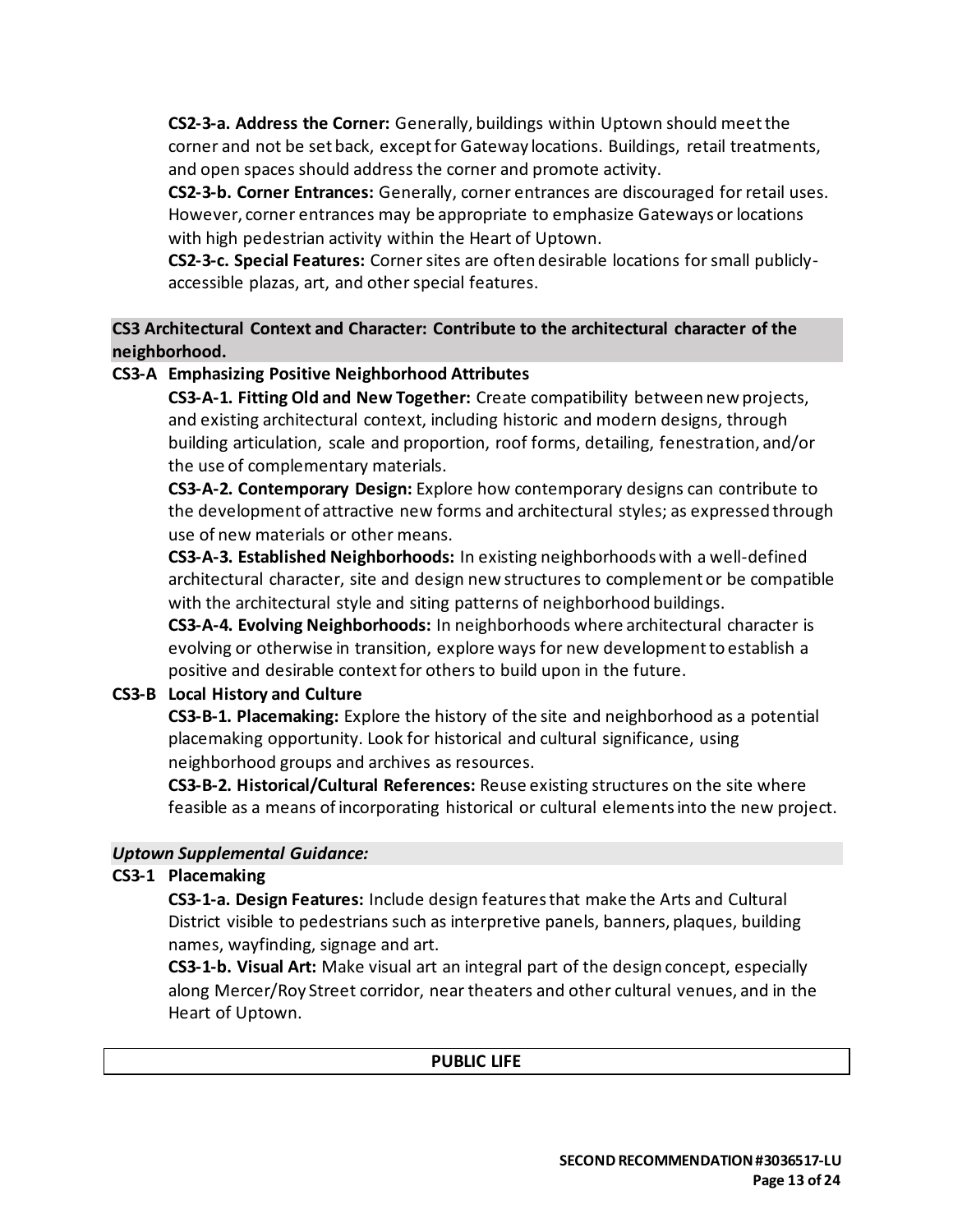**PL1 Connectivity: Complement and contribute to the network of open spaces around the site and the connections among them.**

### **PL1-A Network of Open Spaces**

**PL1-A-1. Enhancing Open Space:** Design the building and open spaces to positively contribute to a broader network of open spaces throughout the neighborhood. **PL1-A-2. Adding to Public Life:** Seek opportunities to foster human interaction through an increase in the size and quality of project-related open space available for public life.

### **PL1-B Walkways and Connections**

**PL1-B-1. Pedestrian Infrastructure:** Connect on-site pedestrian walkways with existing public and private pedestrian infrastructure, thereby supporting pedestrian connections within and outside the project.

**PL1-B-2. Pedestrian Volumes:** Provide ample space for pedestrian flow and circulation, particularly in areas where there is already heavy pedestrian traffic or where the project is expected to add or attract pedestrians to the area.

**PL1-B-3. Pedestrian Amenities:**Opportunities for creating lively, pedestrian oriented open spaces to enliven the area and attract interest and interaction with the site and building should be considered.

## **PL1-C Outdoor Uses and Activities**

**PL1-C-1. Selecting Activity Areas:** Concentrate activity areas in places with sunny exposure, views across spaces, and in direct line with pedestrian routes. **PL1-C-2. Informal Community Uses:** In addition to places for walking and sitting, consider including space for informal community use such as performances, farmer's markets, kiosks and community bulletin boards, cafes, or street vending.

**PL1-C-3. Year-Round Activity:** Where possible, include features in open spaces for activities beyond daylight hours and throughout the seasons of the year, especially in neighborhood centers where active open space will contribute vibrancy, economic health, and public safety.

## *Uptown Supplemental Guidance:*

## **PL1-1 Enhancing Open Spaces**

**PL1-1-a. Connections:** Locate plazas intended for public use at or near grade to promote both a physical and visual connection to the street. Where publicly accessible plazas abut private open space, use special paving materials, landscaping, and other elements to provide a clear definition between the public and private realms.

## **PL1-2 Adding to Public Life**

**PL1-2-a. Adjacency to Seattle Center:** Opportunities to add to public life are especially important for street-facing facades that are adjacent to the Seattle Center.

## **PL1-3 Pedestrian Volumes and Amenities**

**PL1-3-a. Volume & Flow:** Encourage streetscapes that respond to unique conditions created by Seattle Center. Design wide sidewalks, sturdy street furniture and durable landscaping to accommodate high pedestrian volumes and flow of event crowds. **PL1-3-b. Notable Locations:** Pedestrian amenities are especially encouraged in the Heart of Uptown, and along the Queen Anne Ave. and 1st Ave N corridors.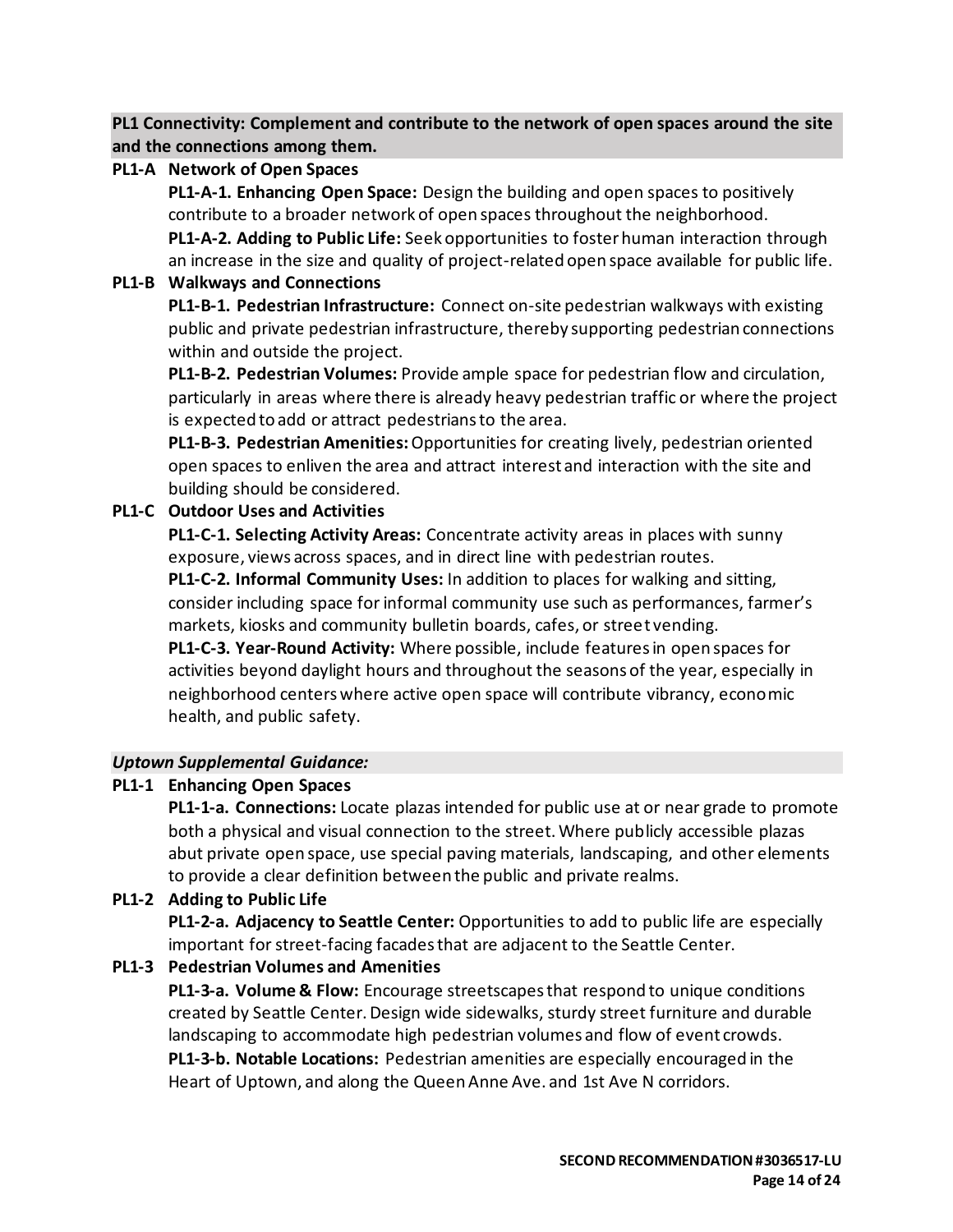**PL1-3-c. Pedestrian Uses:**All of Uptown should be considered a "walking district." New development should strive to support outdoor uses, activities and seating that create an attractive and vibrant pedestrian environment. Consider widening narrow sidewalks though additional building setback at street level.

### **PL1-4 Outdoor Uses and Activities**

**PL1-4-a. Outdoor Dining:** Encourage outdoor dining throughout Uptown.

**PL2 Walkability: Create a safe and comfortable walking environment that is easy to navigate and well-connected to existing pedestrian walkways and features.**

### **PL2-A Accessibility**

**PL2-A-1. Access for All:** Provide access for people of all abilities in a manner that is fully integrated into the project design. Design entries and other primary access points such that all visitors can be greeted and welcomed through the front door.

**PL2-A-2. Access Challenges:**Add features to assist pedestrians in navigating sloped sites, long blocks, or other challenges.

### **PL2-B Safety and Security**

**PL2-B-1. Eyes on the Street:** Create a safe environment by providing lines of sight and encouraging natural surveillance.

**PL2-B-2. Lighting for Safety:** Provide lighting at sufficient lumen intensities and scales, including pathway illumination, pedestrian and entry lighting, and/or security lights. **PL2-B-3. Street-Level Transparency:** Ensure transparency of street-level uses (for uses such as nonresidential uses or residential lobbies), where appropriate, by keeping views open into spaces behind walls or plantings, at corners, or along narrow passageways.

#### **PL2-C Weather Protection**

**PL2-C-1. Locations and Coverage:** Overhead weather protection is encouraged and should be located at or near uses that generate pedestrian activity such as entries, retail uses, and transit stops.

**PL2-C-2. Design Integration:** Integrate weather protection, gutters and downspouts into the design of the structure as a whole, and ensure that it also relates well to neighboring buildings in design, coverage, or other features.

**PL2-C-3. People-Friendly Spaces:** Create an artful and people-friendly space beneath building.

## **PL2-D Wayfinding**

**PL2-D-1. Design as Wayfinding:** Use design features as a means of wayfinding wherever possible.

**PL3 Street-Level Interaction: Encourage human interaction and activity at the street-level with clear connections to building entries and edges.**

#### **PL3-A Entries**

**PL3-A-1. Design Objectives:** Design primary entries to be obvious, identifiable, and distinctive with clear lines of sight and lobbies visually connected to the street. **PL3-A-2. Common Entries:** Multi-story residential buildings need to provide privacy and security for residents but also be welcoming and identifiable to visitors.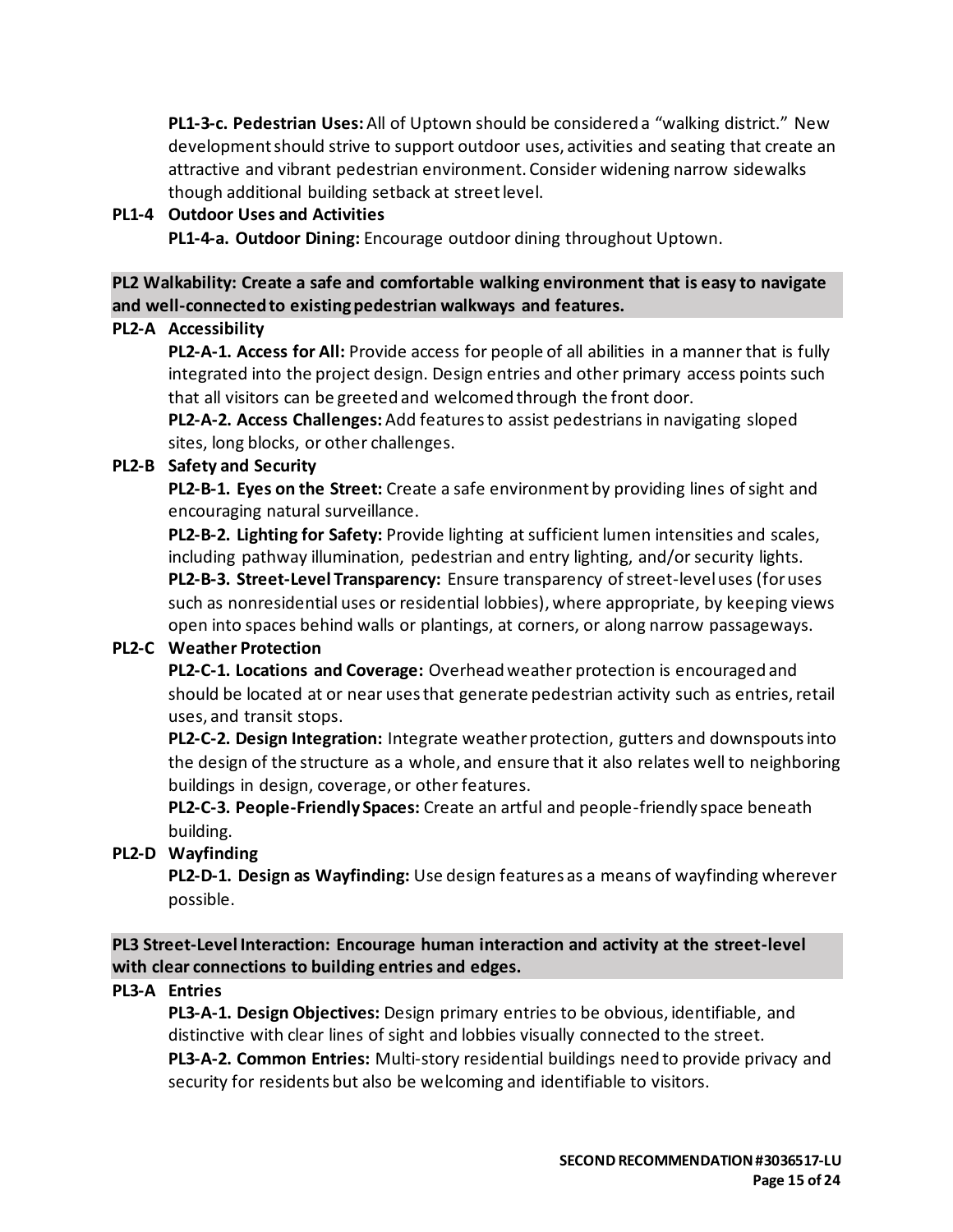**PL3-A-3. Individual Entries:** Ground-related housing should be scaled and detailed appropriately to provide for a more intimate type of entry.

**PL3-A-4. Ensemble of Elements:** Design the entry as a collection of coordinated elements including the door(s), overhead features, ground surface, landscaping, lighting, and other features.

# **PL3-B Residential Edges**

**PL3-B-1. Security and Privacy:** Provide security and privacy for residential buildings through the use of a buffer or semi-private space between the development and the street or neighboring buildings.

**PL3-B-2. Ground-level Residential:** Privacy and security issues are particularly important in buildings with ground-level housing, both at entries and where windows are located overlooking the street.

**PL3-B-3. Buildings with Live/Work Uses:** Maintain active and transparent facades in the design of live/work residences. Design the first floor so it can be adapted to other commercial use as needed in the future.

**PL3-B-4. Interaction:** Provide opportunities for interaction among residents and neighbors.

# **PL3-C Retail Edges**

**PL3-C-1. Porous Edge:** Engage passersby with opportunities to interact visually with the building interior using glazing and transparency. Create multiple entries where possible and make a physical and visual connection between people on the sidewalk and retail activities in the building.

**PL3-C-2. Visibility:**Maximize visibility into the building interior and merchandise displays. Consider fully operational glazed wall-sized doors that can be completely opened to the street, increased height in lobbies, and/or special lighting for displays. **PL3-C-3. Ancillary Activities:** Allow space for activities such as sidewalk vending, seating, and restaurant dining to occur. Consider setting structures back from the street or incorporating space in the project design into which retail uses can extend.

# *Uptown Supplemental Guidance:*

# **PL3-1 Entries**

**PL3-1-a. Pedestrian Orientation:** Design entries to be pedestrian-friendly. Consider how the position, scale, architectural detailing, and materials will create an entry that is clearly discernible to the pedestrian.

**PL3-1-b. Safety Sightlines & Features:** Individual or unit entrances in buildings that are accessed from the sidewalk or other public spaces should consider safety sightlines as well as safety features such as decorative fencing and high visibility gating. Landscaping should be consistent with these features.

**PL3-1-c. Design Features:** The use of distinctive paving, detailing, materials and landscaping, and artistic designs with cultural references is strongly encouraged. Building addresses and names (if applicable) should be located at entrances, and tastefully crafted.

## **PL3-2 Residential Edges on Pedestrian Streets**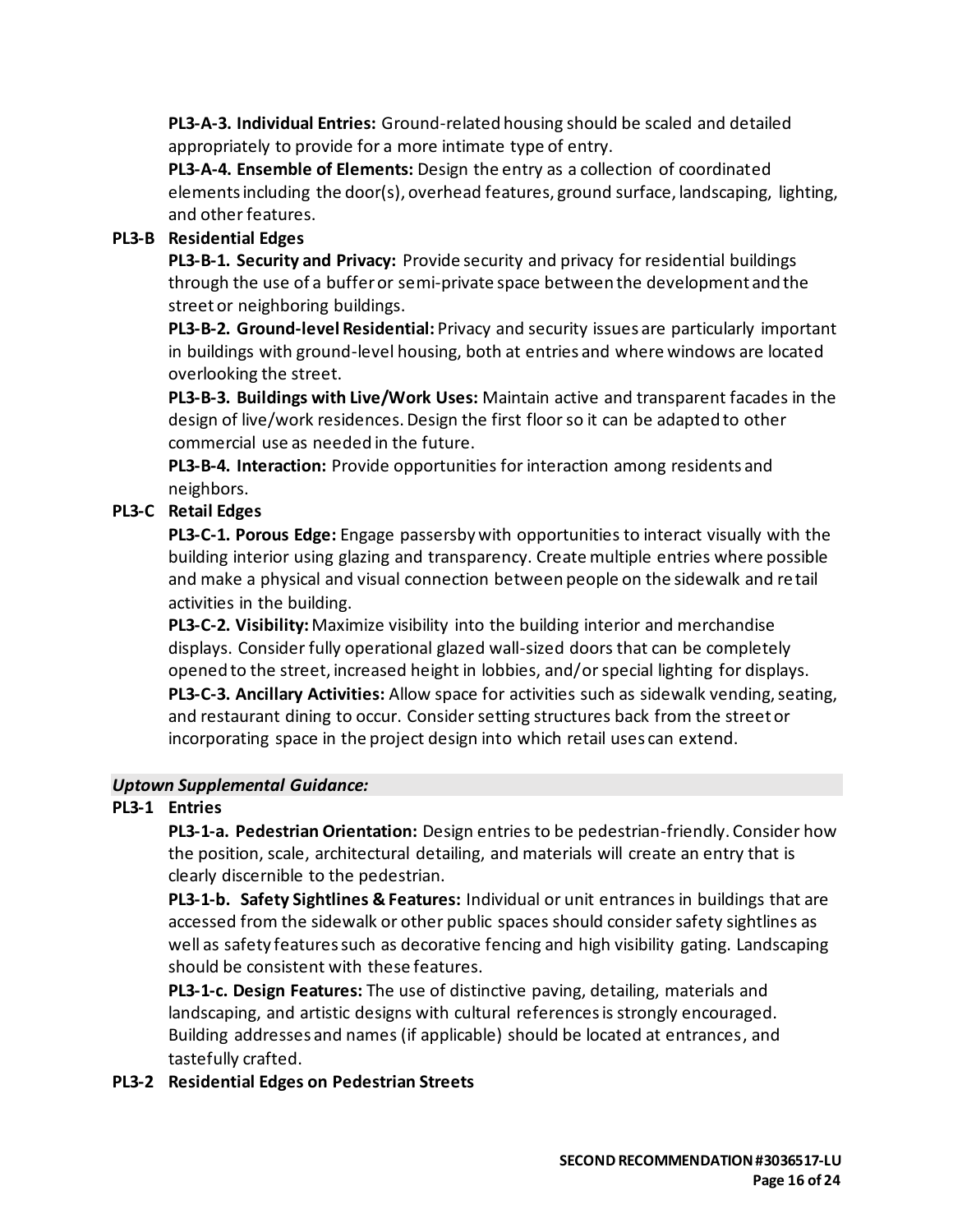**PL3-2-a. Security:** Where residential buildings are located along the pedestrian-oriented Class 1 or Class 2 Pedestrian Streets, include façade lighting and visible lobbies or publicfacing retail spaces to enhance the security of the adjacent sidewalk.

# **PL3-3 Ground Level Residential Edges (Including Live/Work Uses)**

**PL3-3-a. Entries:** Provide a direct entry into the unit from the street. The entry should include weather protection sufficient to shelter persons entering the building during inclement weather.

**PL3-3-b. Elevate the Ground Floor:** Elevating the ground floor of the living area two to four feet above the adjacent sidewalk grade to increase privacy is desirable. This design guideline does not apply to designated ADA accessible units.

**PL3-3-c. Boundaries:** Provide a physical "threshold" feature such as a hedge, retaining wall, rockery, stair, railing, or a combination of such elements on private property that defines and bridges the boundary between public right-of-way and private yard or patio. Thresholds may screen but not block views to and from the street and should help define individual units. Retaining walls should generally not be taller than four feet. If additional height is required to accommodate grade conditions, then terraces can be employed.

**PL3-3-d. Gates & Fencing:** Where gates and fencing are used as threshold features, design them for high visibility and incorporate landscaping to soften these features.

# **PL3-4 Retail Edges**

**PL3-4-a. Retail Size:** Smaller store-front shops are preferred along Class 1 and Class 2 Pedestrian Streets to accommodate smaller local retailers and provide affordable retail space options.

# **PL4 Active Transportation: Incorporate design features that facilitate active forms of transportation such as walking, bicycling, and use of transit.**

# **PL4-A Entry Locations and Relationships**

**PL4-A-1. Serving all Modes of Travel:** Provide safe and convenient access points for all modes of travel.

**PL4-A-2. Connections to All Modes:** Site the primary entry in a location that logically relates to building uses and clearly connects all major points of access.

# **PL4-B Planning Ahead for Bicyclists**

**PL4-B-1. Early Planning:** Consider existing and future bicycle traffic to and through the site early in the process so that access and connections are integrated into the project along with other modes of travel.

**PL4-B-2. Bike Facilities:** Facilities such as bike racks and storage, bike share stations, shower facilities and lockers for bicyclists should be located to maximize convenience, security, and safety.

**PL4-B-3. Bike Connections:** Facilitate connections to bicycle trails and infrastructure around and beyond the project.

# **PL4-C Planning Ahead For Transit**

**PL4-C-1. Influence on Project Design:** Identify how a transit stop (planned or built) adjacent to or near the site may influence project design, provide opportunities for placemaking.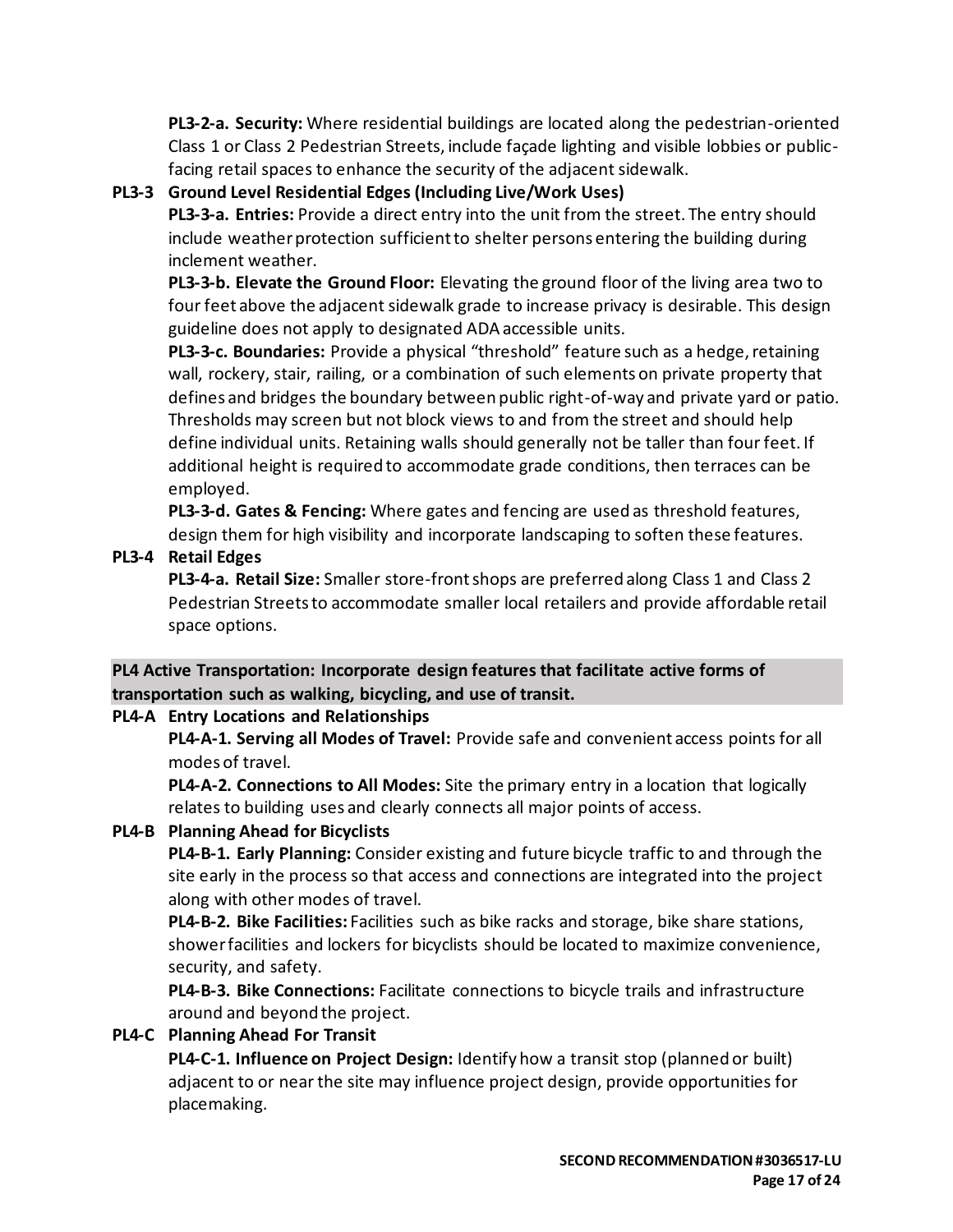**PL4-C-2. On-site Transit Stops:** If a transit stop is located onsite, design project-related pedestrian improvements and amenities so that they complement any amenities provided for transit riders.

**PL4-C-3. Transit Connections:** Where no transit stops are on or adjacent to the site, identify where the nearest transit stops and pedestrian routes are and include design features and connections within the project design as appropriate.

#### *Uptown Supplemental Guidance:*

### **PL4-1 Entry Locations and Relationships**

**PL4-1-a. Consider Transit Riders:** When buildings are located adjacent to a major transit stop, integrate weather protection and public seating for bus riders into the design of the building to eliminate the need for a bus shelter, and enhance the function and safety of the pedestrian environment.

## **PL4-2 Planning Ahead for Bicyclists**

**PL4-2-a. Bike Facilities:** Placement of long-term bicycle storage should consider cyclist safety and ease of access. Provide the required short-term bike racks near main building entrance to accommodate private and shared bicycles. Consider customizing the SDOT approved racks ("inverted U" or "staple" style) to reflect Uptown Arts and Cultural District branding such as colors, distinctive place-names, plaques, or other design elements.

**PL4-2-b. Bike Connections:** Facilitate connections to major bicycle infrastructure including the Thomas Street Bridge/Elliot Bay Trail, Mercer Street protected bike lane and 2nd Avenue/Denny Way protected bike lane.

#### **PL4-3 Transit Facilities**

**PL4-3-a. Pedestrian Activity:** Transit facilities should be designed as an integral part of any co-development and be designed to support all relevant Citywide Design Guidelines, especially those regarding the ground floor and pedestrian activity.

1. On Class I Pedestrian Streets, required street level uses are essential to achieving the intent of Pedestrian Street Classifications. Operational needs may require that vehicle entrances to transit facilities be wider than permitted for parking garages, and facade lengths may be greater than other structures in the neighborhood. Street frontage of these projects should maintain and reinforce the levels of pedestrian activity and visual interest that Class I Pedestrian streets are intended to achieve.

2. On all streets bus layover facilities should completely screen the layover space from public view. Ideally other uses with transparent, active storefronts are located between bus parking and all adjacent, street public right of way.

#### **DESIGN CONCEPT**

## **DC1 Project Uses and Activities: Optimize the arrangement of uses and activities on site. DC1-A Arrangement of Interior Uses**

**DC1-A-1. Visibility:** Locate uses and services frequently used by the public in visible or prominent areas, such as at entries or along the street front.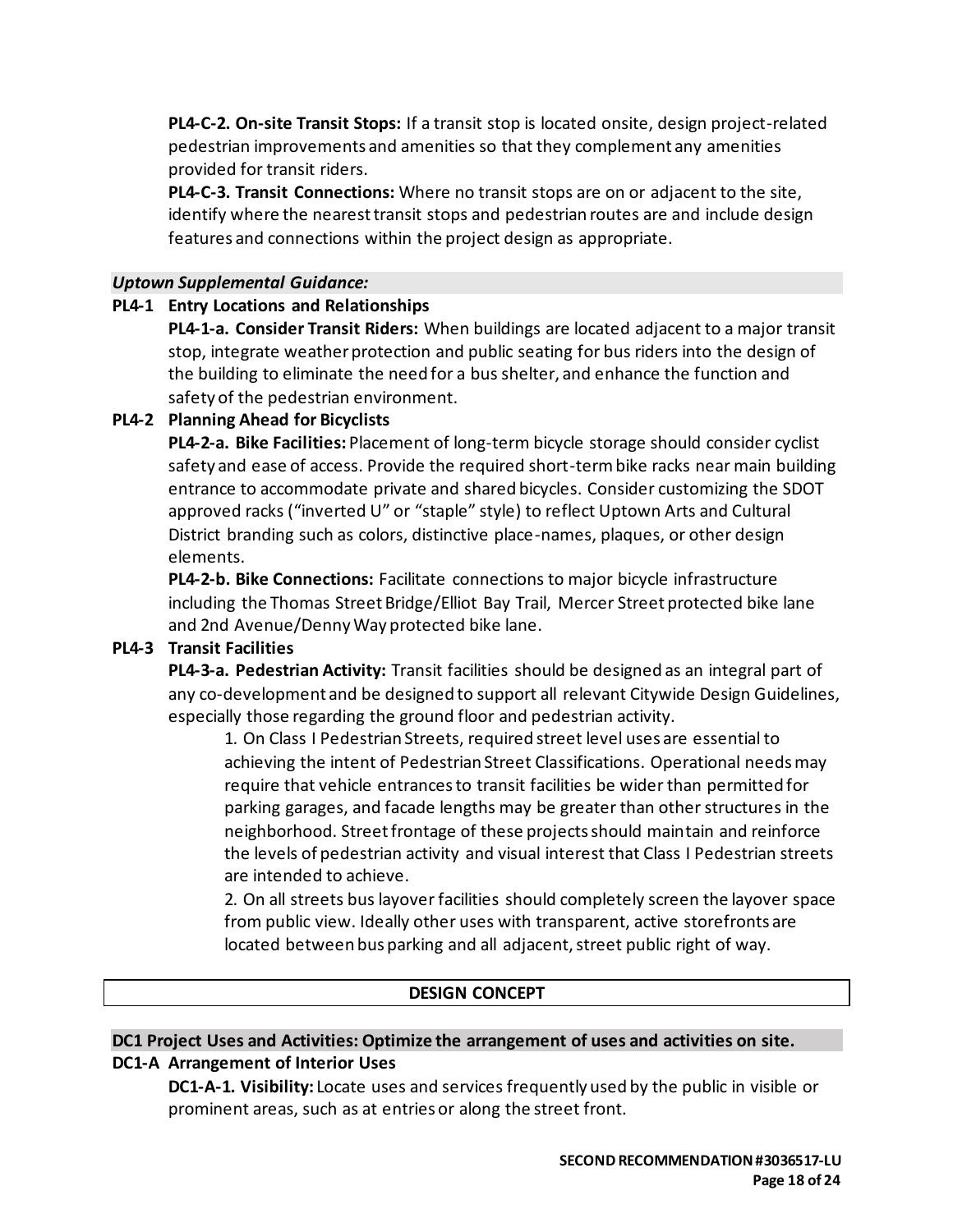**DC1-A-2. Gathering Places:** Maximize the use of any interior or exterior gathering spaces.

**DC1-A-3. Flexibility:**Build in flexibility so the building can adapt over time to evolving needs, such as the ability to change residential space to commercial space as needed. **DC1-A-4. Views and Connections:** Locate interior uses and activities to take advantage of views and physical connections to exterior spaces and uses.

# **DC1-B Vehicular Access and Circulation**

**DC1-B-1. Access Location and Design:** Choose locations for vehicular access, service uses, and delivery areas that minimize conflict between vehicles and non-motorists wherever possible. Emphasize use of the sidewalk for pedestrians, and create safe and attractive conditions for pedestrians, bicyclists, and drivers.

**DC1-B-2. Facilities for Alternative Transportation:** Locate facilities for alternative transportation in prominent locations that are convenient and readily accessible to expected users.

# **DC1-C Parking and Service Uses**

**DC1-C-1. Below-Grade Parking:** Locate parking below grade wherever possible. Where a surface parking lot is the only alternative, locate the parking in rear or side yards, or on lower or less visible portions of the site.

**DC1-C-2. Visual Impacts:** Reduce the visual impacts of parking lots, parking structures, entrances, and related signs and equipment as much as possible.

**DC1-C-3. Multiple Uses:** Design parking areas to serve multiple uses such as children's play space, outdoor gathering areas, sports courts, woonerf, or common space in multifamily projects.

**DC1-C-4. Service Uses:** Locate and design service entries, loading docks, and trash receptacles away from pedestrian areas or to a less visible portion of the site to reduce possible impacts of these facilities on building aesthetics and pedestrian circulation.

**DC2 Architectural Concept: Develop an architectural concept that will result in a unified and functional design that fits well on the site and within its surroundings.**

## **DC2-A Massing**

**DC2-A-1. Site Characteristics and Uses:** Arrange the mass of the building taking into consideration the characteristics of the site and the proposed uses of the building and its open space.

**DC2-A-2. Reducing Perceived Mass:** Use secondary architectural elements to reduce the perceived mass of larger projects.

## **DC2-B Architectural and Facade Composition**

**DC2-B-1. Façade Composition:** Design all building facades—including alleys and visible roofs— considering the composition and architectural expression of the building as a whole. Ensure that all facades are attractive and well-proportioned.

**DC2-B-2. Blank Walls:** Avoid large blank walls along visible façades wherever possible. Where expanses of blank walls, retaining walls, or garage facades are unavoidable, include uses or design treatments at the street level that have human scale and are designed for pedestrians.

## **DC2-C Secondary Architectural Features**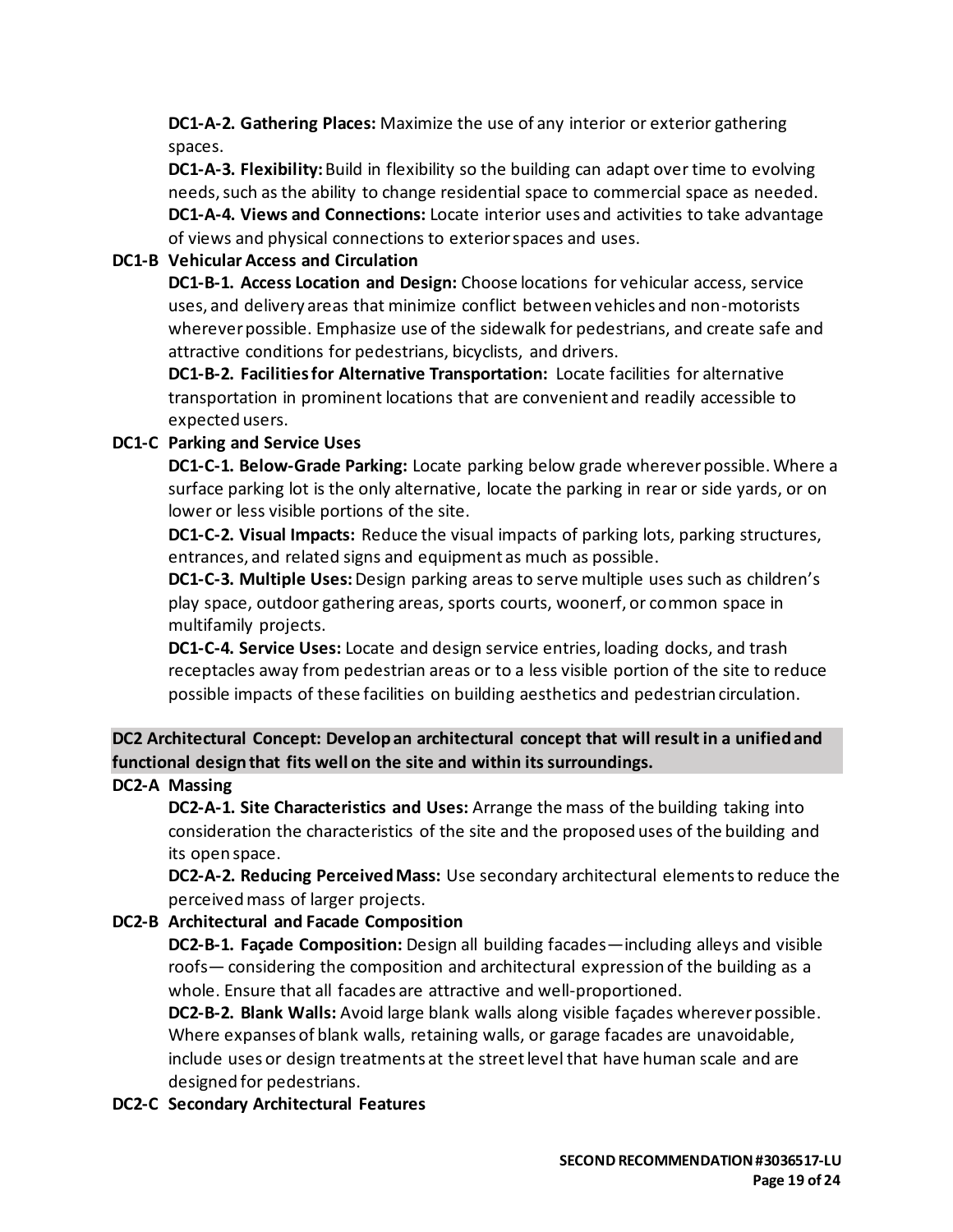**DC2-C-1. Visual Depth and Interest:** Add depth to facades where appropriate by incorporating balconies, canopies, awnings, decks, or other secondary elements into the façade design. Add detailing at the street level in order to create interest for the pedestrian and encourage active street life and window shopping (in retail areas). **DC2-C-2. Dual Purpose Elements:** Consider architectural features that can be dual purpose— adding depth, texture, and scale as well as serving other project functions. **DC2-C-3. Fit With Neighboring Buildings:** Use design elements to achieve a successful fit between a building and its neighbors.

### **DC2-D Scale and Texture**

**DC2-D-1. Human Scale:** Incorporate architectural features, elements, and details that are of human scale into the building facades, entries, retaining walls, courtyards, and exterior spaces in a manner that is consistent with the overall architectural concept **DC2-D-2. Texture:** Design the character of the building, as expressed in the form, scale, and materials, to strive for a fine-grained scale, or "texture," particularly at the street level and other areas where pedestrians predominate.

### **DC2-E Form and Function**

**DC2-E-1. Legibility and Flexibility:** Strive for a balance between building use legibility and flexibility. Design buildings such that their primary functions and uses can be readily determined from the exterior, making the building easy to access and understand. At the same time, design flexibility into the building so that it may remain useful over time even as specific programmatic needs evolve.

#### *Uptown Supplemental Guidance:*

#### **DC2-1 Architectural Context**

**DC2-1-a. Arts & Cultural District:** Architecture that emphasizes human scale, streetscape rhythm, quality detailing and materials is more important than consistency with a particular period or style. Uptown's evolving and dynamic architectural context embraces a range of historical styles, and modern innovative design that reflects the Uptown Arts and Cultural District.

## **DC2-2 Blank Walls and Retaining Walls**

**DC2-2-a. Artwork & Murals:** Artwork and murals, created in collaboration with the Uptown Arts and Cultural Coalition, are encouraged for any temporary or permanent blank walls.

**DC2-2-b. Pattern & Texture:** Throughout Uptown any visible retaining walls should be constructed of materials that will provide substantial pattern and texture. Rockery, stone, stacked stone or stained concrete, or brick are preferred. Walls should be appropriately designed and scaled for the pedestrian environment. Landscaping or art in conjunction with retaining walls is strongly encouraged.

## **DC2-3 Secondary Architectural Features**

**DC2-3-a. Storefront Design:** Design storefronts to allow and encourage tenants to create individualized architectural features.

**DC2-3-b. Window Design:** Encourage substantial window detailing and recessed windows. Discourage flush window treatments.

#### **DC2-4 Dual Purpose Elements**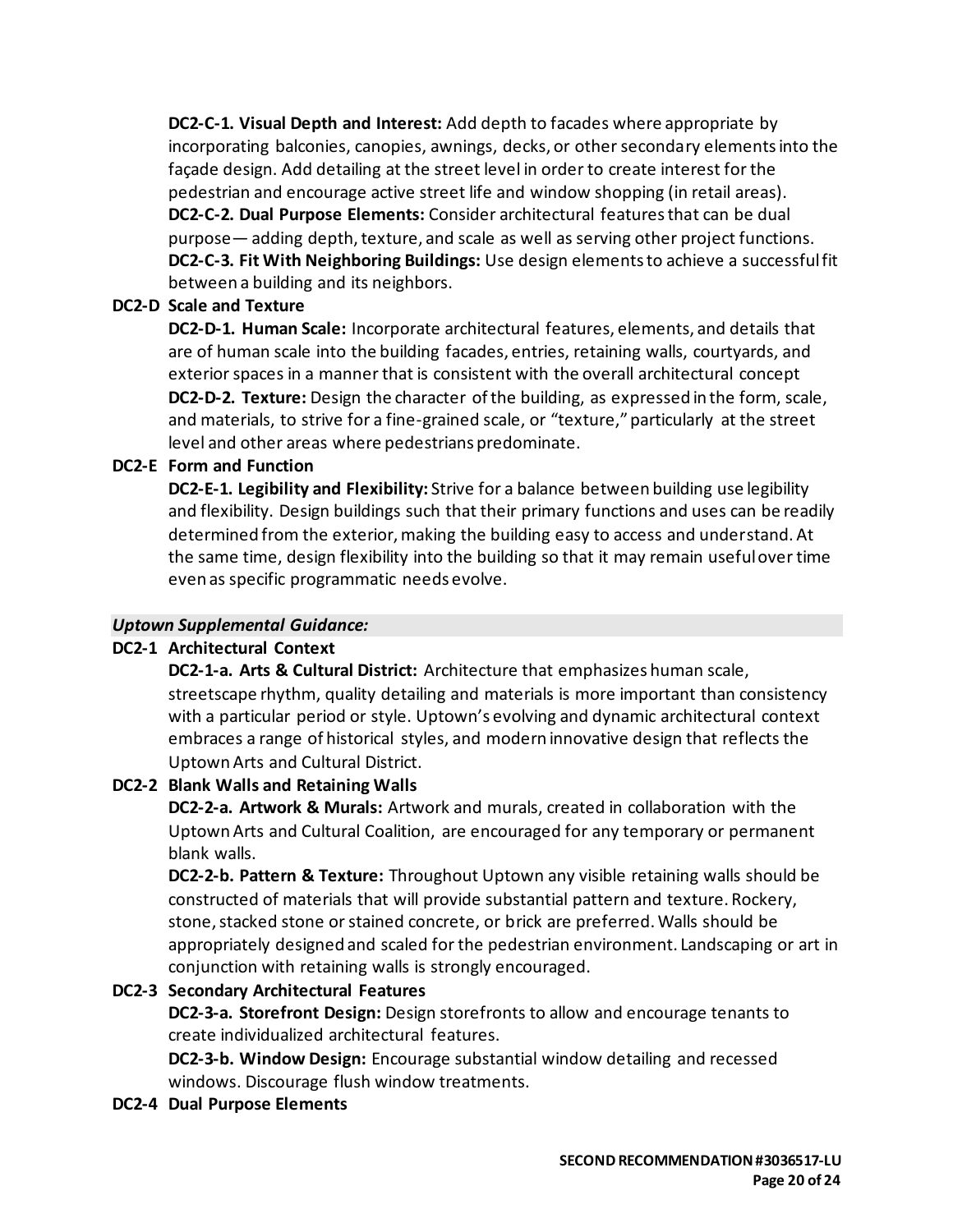**DC2-4-a. Canopies & Weather Protection:** The use of exterior canopies or other weather protection features is favored throughout Uptown for residential and commercial uses. Canopies and awnings should be sized to the scale of the building and the pedestrian, and blend well with the building and surroundings.

## **DC2-5 Tall Buildings**

**DC2-5-a. Response to Context:** Integrate and transition to a surrounding fabric of differing heights; relate to existing visual datums, the street wall and parcel patterns. Respond to prominent nearby sites and/or sites with axial focus or distant visibility, such as waterfronts, public view corridors, street ends.

**DC2-5-b. Tall Form Placement, Spacing & Orientation:** Locate the tall forms to optimize the following: minimize shadow impacts on public parks, plazas and places; maximize tower spacing to adjacent structures; afford light and air to the streets, pedestrians and public realm; and minimize general impacts to nearby existing and future planned occupants.

**DC2-5-c. Tall Form Design:** Avoid long slabs and big, unmodulated boxy forms, which cast bigger shadows and lack scale or visual interest. Consider curved, angled, shifting and/or carved yet coherent forms. Shape and orient tall floorplates based on context, nearby opportunities and design concepts, not simply to maximize internal efficiencies. Modulation should be up-sized to match the longer, taller view distances.

**DC2-5-d. Intermediate Scales:** To mediate the extra height/scale, add legible, multistory intermediate scale elements: floor groupings, gaskets, off-sets, projections, sky terraces, layering, or other legible modulations to the middle of tall forms. Avoid a single repeated extrusion from base to top.

**DC2-5-e. Shape & Design All Sides:** Because tall forms are visible from many viewpoints/ distances, intentionally shape the form and design of all sides (even party walls), responding to differing site patterns and context relationships. Accordingly, not all sides may have the same forms or display identical cladding.

**DC2-5-f. Adjusted Base Scale:** To mediate the form's added height, design a 1-3 story base scale, and/or highly legible base demarcation to transition to the ground and mark the 'street room' proportion. Tall buildings require several scale readings, and the otherwise typical single-story ground floor appears squashed by the added mass above.

**DC2-5-g. Ground Floor Uses:** Include identifiable primary entrances -scaled to the tall form - and provide multiple entries. Include genuinely activating uses or grade-related residences to activate all streets.

**DC2-5-h. Facade Depth & Articulation:** Use plane changes, depth, shadow, and texture to provide human scale and interest and to break up the larger façade areas of tall buildings, especially in the base and lower 100 feet. Compose fenestration and material dimensions to be legible and richly detailed from long distances.

**DC2-5-i. Quality & 6th Elevations:** Intentionally design and employ quality materials and detailing, including on all soffits, balconies, exterior ceilings and other surfaces seen from below, including lighting, vents, etc.

**DC2-5-j. Transition to the Sky & Skyline Composition:** Create an intentional, designed terminus to the tall form and enhance the skyline (not a simple flat 'cut-off'). Integrate all rooftop elements and uses into the overall design, including mechanical screens,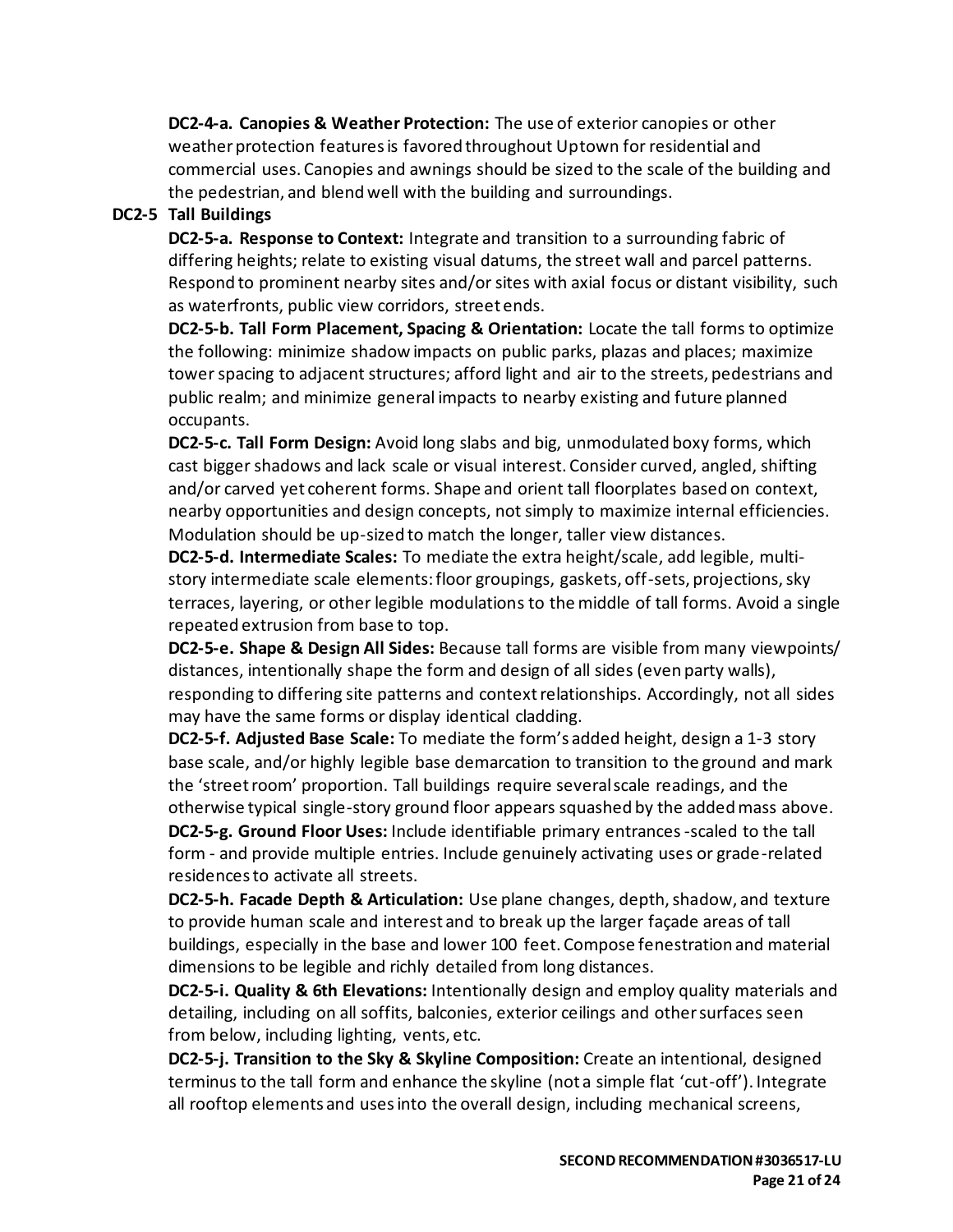maintenance equipment, amenity spaces and lighting. Use wide photo simulations to study & design how the tall building will contribute to the overall skyline profile and variety of forms.

**DC3 Open Space Concept: Integrate open space design with the building design so that they complement each other.**

### **DC3-A Building-Open Space Relationship**

**DC3-A-1. Interior/Exterior Fit:** Develop an open space concept in conjunction with the architectural concept to ensure that interior and exterior spaces relate well to each other and support the functions of the development.

#### **DC3-B Open Space Uses and Activities**

**DC3-B-1. Meeting User Needs:** Plan the size, uses, activities, and features of each open space to meet the needs of expected users, ensuring each space has a purpose and function.

**DC3-B-2. Matching Uses to Conditions:** Respond to changing environmental conditions such as seasonal and daily light and weather shifts through open space design and/or programming of open space activities.

**DC3-B-3. Connections to Other Open Space:** Site and design project-related open spaces to connect with, or enhance, the uses and activities of other nearby public open space where appropriate.

**DC3-B-4. Multifamily Open Space:** Design common and private open spaces in multifamily projects for use by all residents to encourage physical activity and social interaction.

## **DC3-C Design**

**DC3-C-1. Reinforce Existing Open Space:** Where a strong open space concept exists in the neighborhood, reinforce existing character and patterns of street tree planting, buffers or treatment of topographic changes. Where no strong patterns exist, initiate a strong open space concept that other projects can build upon in the future.

**DC3-C-2. Amenities/Features:** Create attractive outdoor spaces suited to the uses envisioned for the project.

**DC3-C-3. Support Natural Areas:** Create an open space design that retains and enhances onsite natural areas and connects to natural areas that may exist off-site and may provide habitat for wildlife.

**DC4 Exterior Elements and Finishes: Use appropriate and high quality elements and finishes for the building and its open spaces.**

## **DC4-A Exterior Elements and Finishes**

**DC4-A-1. Exterior Finish Materials:** Building exteriors should be constructed of durable and maintainable materials that are attractive even when viewed up close. Materials that have texture, pattern, or lend themselves to a high quality of detailing are encouraged.

**DC4-A-2. Climate Appropriateness:** Select durable and attractive materials that will age well in Seattle's climate, taking special care to detail corners, edges, and transitions.

#### **DC4-B Signage**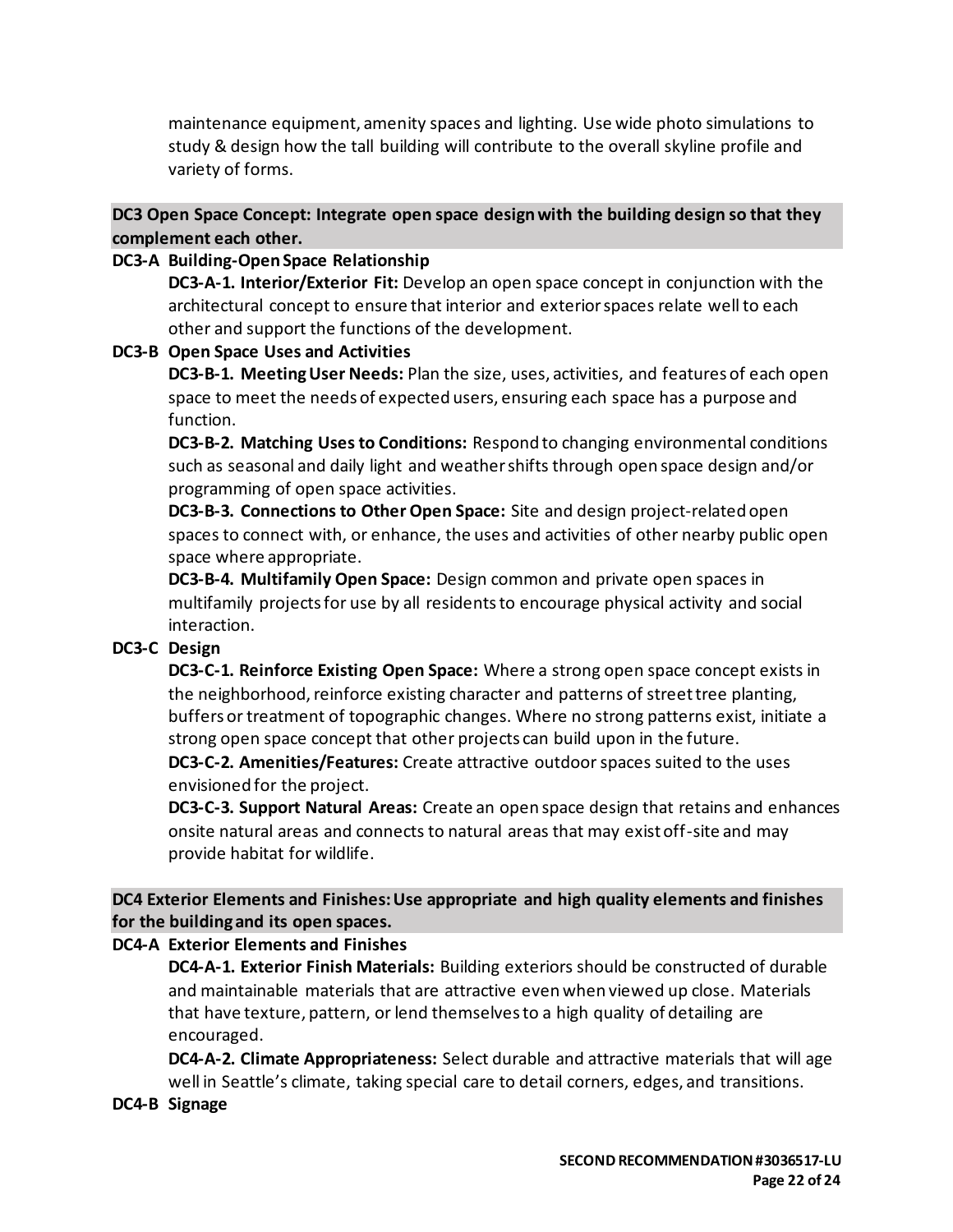**DC4-B-1. Scale and Character:** Add interest to the streetscape with exterior signs and attachments that are appropriate in scale and character to the project and its environs. **DC4-B-2. Coordination with Project Design:** Develop a signage plan within the context of architectural and open space concepts, and coordinate the details with façade design, lighting, and other project features to complement the project as a whole, in addition to the surrounding context.

## **DC4-C Lighting**

**DC4-C-1. Functions:** Use lighting both to increase site safety in all locations used by pedestrians and to highlight architectural or landscape details and features such as entries, signs, canopies, plantings, and art.

**DC4-C-2. Avoiding Glare:** Design project lighting based upon the uses on and off site, taking care to provide illumination to serve building needs while avoiding off-site night glare and light pollution.

## **DC4-D Trees, Landscape, and Hardscape Materials**

**DC4-D-1. Choice of Plant Materials:** Reinforce the overall architectural and open space design concepts through the selection of landscape materials.

**DC4-D-2. Hardscape Materials:** Use exterior courtyards, plazas, and other hard surfaced areas as an opportunity to add color, texture, and/or pattern and enliven public areas through the use of distinctive and durable paving materials. Use permeable materials wherever possible.

**DC4-D-3. Long Range Planning:** Select plants that upon maturity will be of appropriate size, scale, and shape to contribute to the site as intended.

**DC4-D-4. Place Making:** Create a landscape design that helps define spaces with significant elements such as trees.

## **DC4-E Project Assembly and Lifespan**

**DC4-E-1. Deconstruction:** When possible, design the project so that it may be deconstructed at the end of its useful lifetime, with connections and assembly techniques that will allow reuse of materials.

## *Uptown Supplemental Guidance:*

## **DC4-1 Building Materials**

**DC4-1-a. Exterior Treatments:** Decorative exterior treatments using brick, tile, and/or other interesting more modern exterior finish materials are strongly preferred. **DC4-1-b. Quality Materials:** Quality exterior finish materials should be incorporated at all levels and on all exterior walls. Materials at the street level should be of the highest quality.

**DC4-1-c. Compatible Materials:** Use materials, colors, and details to unify a building's appearance; buildings and structures should be clad with compatible materials on all sides. Where buildings have side setbacks adjacent to other buildings, materials and design treatments should intentionally 'wrap the corner' of window and door openings, and at building corners, so cladding materials and treatments appear substantial, and not two-dimensional or paper thin.

**DC4-1-d. Stucco:** The use of stucco is strongly discouraged.

## **DC4-2 Commercial Signage**